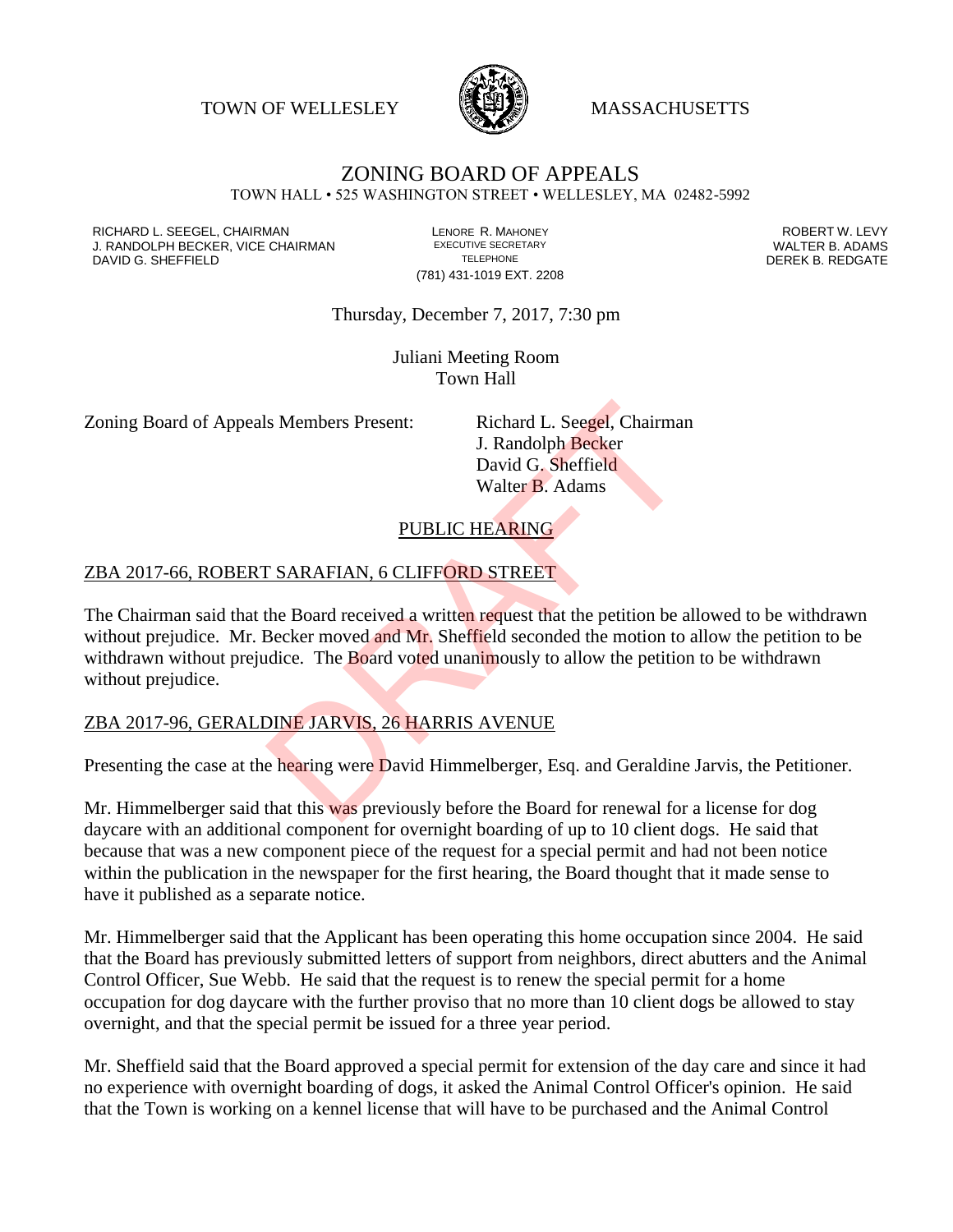Office will do inspections at some frequency to see that the State and local regulations are carried out. He said that the dogs need to be crated when they are not supervised and there is a minimum crate sizing related to breeds of dogs. Mr. Himmelberger said that they Applicant would accept that as a condition.

Mr. Seegel asked how many dogs are expected to stay overnight. Ms. Jarvis said that she expects there to be seven to ten dogs. Mr. Becker asked how many dogs Ms. Jarvis anticipated having on an average night. Ms. Jarvis said that she expects to have three to four dogs on an average night.

Mr. Seegel said that Ms. Jarvis has had her dog daycare there for a long time and there have been no complaints. He said that this will be a new step up.

Mr. Sheffield asked Ms. Jarvis if she has already determined the size and types of kennels she will need. Ms. Jarvis said that she has pet owner insurance for her daycare business and she has to provide the Insurance Company with that information. Mr. Sheffield asked about the location of the kennels. Ms. Jarvis said that the kennels will be in the basement that has four foot windows. She said that she will have also have a couple in the kitchen. She said that the house has a ventilation system.

Mr. Sheffield said that since this is a new step up, the Board should think about scheduling appropriate inspections over a period of time after the activity has commenced. Mr. Seegel said that it would be appropriate to have Sue Webb do inspections every six months for the first permit so that the Board knows that everything is going smoothly.

Mr. Himmelberger said that the request is to grant the special permit for three years. Mr. Seegel said that Condition #4 of the previously granted permit states that there shall be no overnight boarding of any nonresident dogs. He asked if Ms. Jarvis has dogs from outside of Wellesley. Ms. Jarvis said that she has some dogs from Waban.

Mr. Seegel said that the Board should amend the existing special permit rather than issue a separate special permit. He said that the Board will modify Conditions 2, 4 and 6. He said that the expiration will be changed to three years.

Mr. Sheffield asked about the definition of a nonresident dog. He confirmed that the dogs that will stay overnight are dogs that are there during the day. Mr. Himmelberger said that as originally set forth, nonresident dogs meant dogs not owned by Ms. Jarvis. Mr. Seegel said that Condition 4 will be eliminated and Condition 2 will be modified to 24 hours a day. Mr. Becker asked what happens after 7 pm. He asked if Ms. Jarvis will be the only one there to look after three to four dogs. Ms. Jarvis said that she has a CNA and a nurse for her mother who help out with dog care. She said that the nurse will leave between 8 and 9 pm. Mr. Himmelberger said that Ms. Jarvis is the primary dog care provider. ince this is a new step up, the Board should think about s<br>d of time after the activity has commenced. Mr. Seegel s<br>Webb do inspections every six months for the first permi<br>going smoothly.<br>that the request is to grant the

Mr. Himmelberger discussed eliminating Condition #2. Mr. Seegel said that he did not have a problem with that. He said that it is essentially becoming a 24 hour operation.

Mr. Adams asked if the current daytime limit is 10 dogs. Mr. Himmelberger said that the daytime limit is 15 dogs. He said that Condition # 1 could be change to no more than 15 dogs on the premises between 7 am to 7 pm and no more than 10 dogs between 7 pm and 7 am. He said that Condition 2 can be deleted. Mr. Seegel said that Conditions 1 and 2 will be combined, Condition 2 and Condition 4 will be deleted and Condition 6 will be modified.

Mr. Seegel asked if there was anyone present at the public hearing who wished to speak to the petition.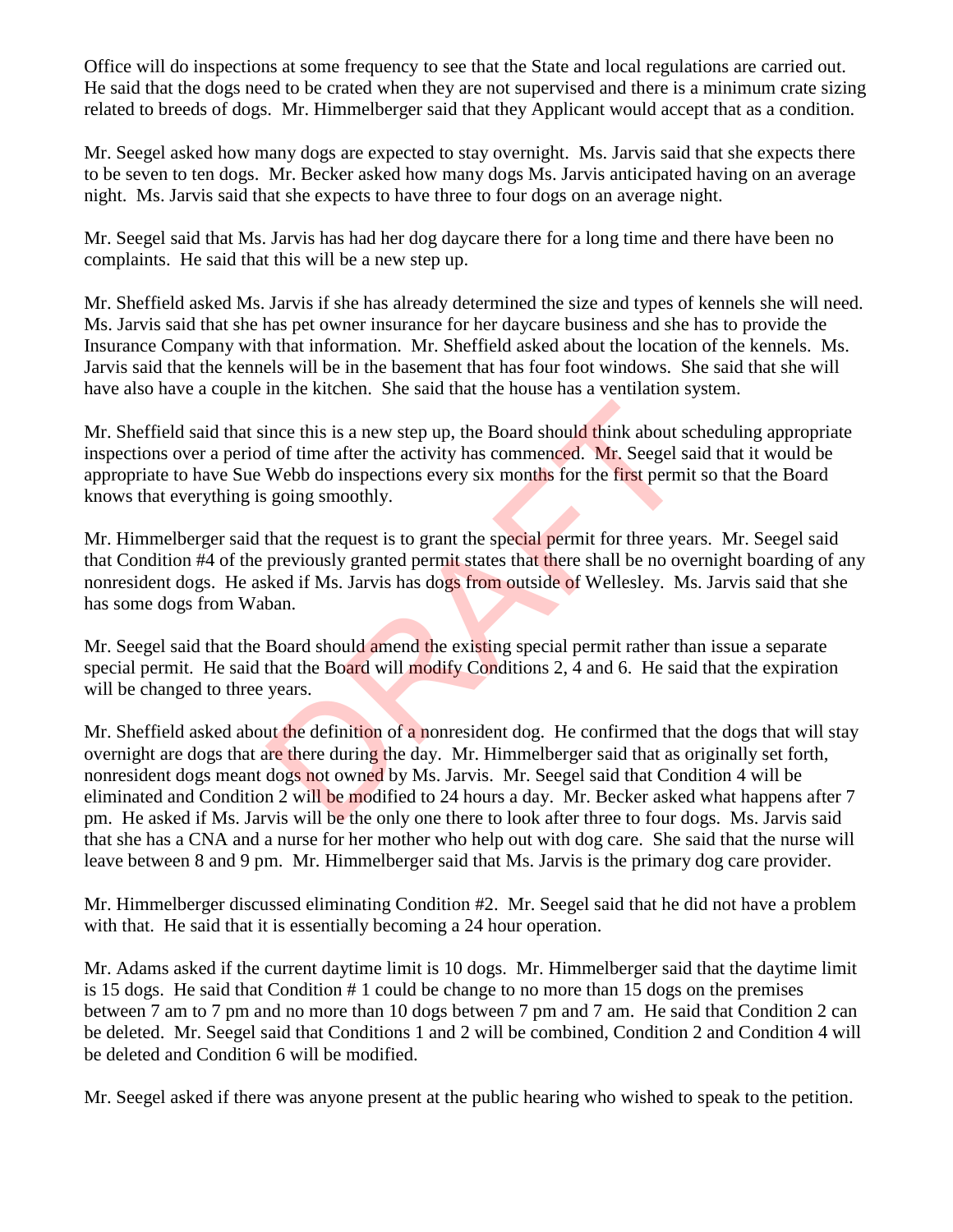Mr. Becker moved and Mr. Sheffield seconded the motion to grant an amendment to a special permit, subject to the combination Conditions 1 and 2 from the prior approval to state that there shall be no more than 15 dogs on the premises between 7 am to 7 pm and no more than 10 dogs between 7 pm and 7 am, that the permit shall be in effect for three years instead of two years, and that there shall be inspections made by the Animal Control Officer every six months for a three year period. The Board voted unanimously to amend the special permit.

### ZBA 2017-59, DANA & ELLEN CONTI, 157 WESTON ROAD

Presenting the case were David Himmelberger, Esq. and Dana Conti, the Petitioner. Mr. Himmelberger said that this is a request for a determination of minor modification for a previously issued special permit to allow for construction of a rear addition to the home at 157 Weston Road. He said that construction has commenced. He said that the original special permit called for a two-story addition at the rear of the premises with a one-story porch. He said that as they are in the process of building it, a decision was made that it made more sense to extend the second floor out over the existing first floor porch. He said that although there will be no greater depth of the building as previously permitted, it will now be a full two and a half stories that was previously permitted up to the porch. He said that it is an exceptionally deep lot. He said that all of the impacted neighbors submitted letters of support, of which five are abutters. He said that because the property is in the midst of construction, the hope is that the Board would agree that this can be characterized as a minor modification to permit the construction to continue and to come out over what had been the first floor porch area at the full height. He said that the Total Living Area plus Garage (TLAG) will increase modestly – photos show it well –

Mr. Sheffield said that on new elevation, Plan A5, it shows the second floor extended over the porch area. He asked if the porch area will remain open. Mr. Conti said that there will be no change to the first floor. He said that it will remain open. Mr. Himmelberger said that the request is to add above that.

Mr. Sheffield asked if the foundation was corrected to accommodate the weight of a second floor. Mr. Conti said that is a hill in the back. He said that when they dug down to pour the foundation for the porch, they found that there is a foundation already there that goes deep and that has since been completed for the porch. Mr. Sheffield asked how far down the foundation goes. Mr. Conti said that he was not sure but he knows that it is a little bit less than the rest of the foundation. He said that it goes down six to eight feet. Mr. Sheffield confirmed that there are foundation drains around it. Mr. Becker said that the original plan does not show the foundation either. Mr. Seegel questioned whether a structural engineer should certify that the foundation can support a second floor. Mr. Himmelberger said that will be a building permit issue. ough there will be no greater depth of the building as pre-<br>nd a half stories that was previously permitted up to the p<br>t. He said that all of the impacted neighbors submitted le<br>He said that because the property is in the

Mr. Becker asked what changed to cause the decision to expand that space. Mr. Conti said that they wanted to add a tub and it would not fit in the existing bathroom. He said that it was easiest to expand to the back instead of having the flat roof.

Mr. Sheffield said that there is a little stone wing wall that extends into the outer edge of the porch shown on Plan A5. He said that he did not see that on the rear elevation. He asked if it goes across the back of the elevations. Mr. Conti said that the foundation of the porch goes down and goes up about three feet. Mr. Sheffield said that it appears to be two feet of exposed stone wall at the corner of the house. He said that the grade is shown on Plan A4 as if that is a retaining wall. He said that the elevated grade is not shown on Plan A5. He said that on Plan A6 the columns go all the way down to the floor. He said that the drawings are not well coordinated. He said that Plans A4 and A5 shown the columns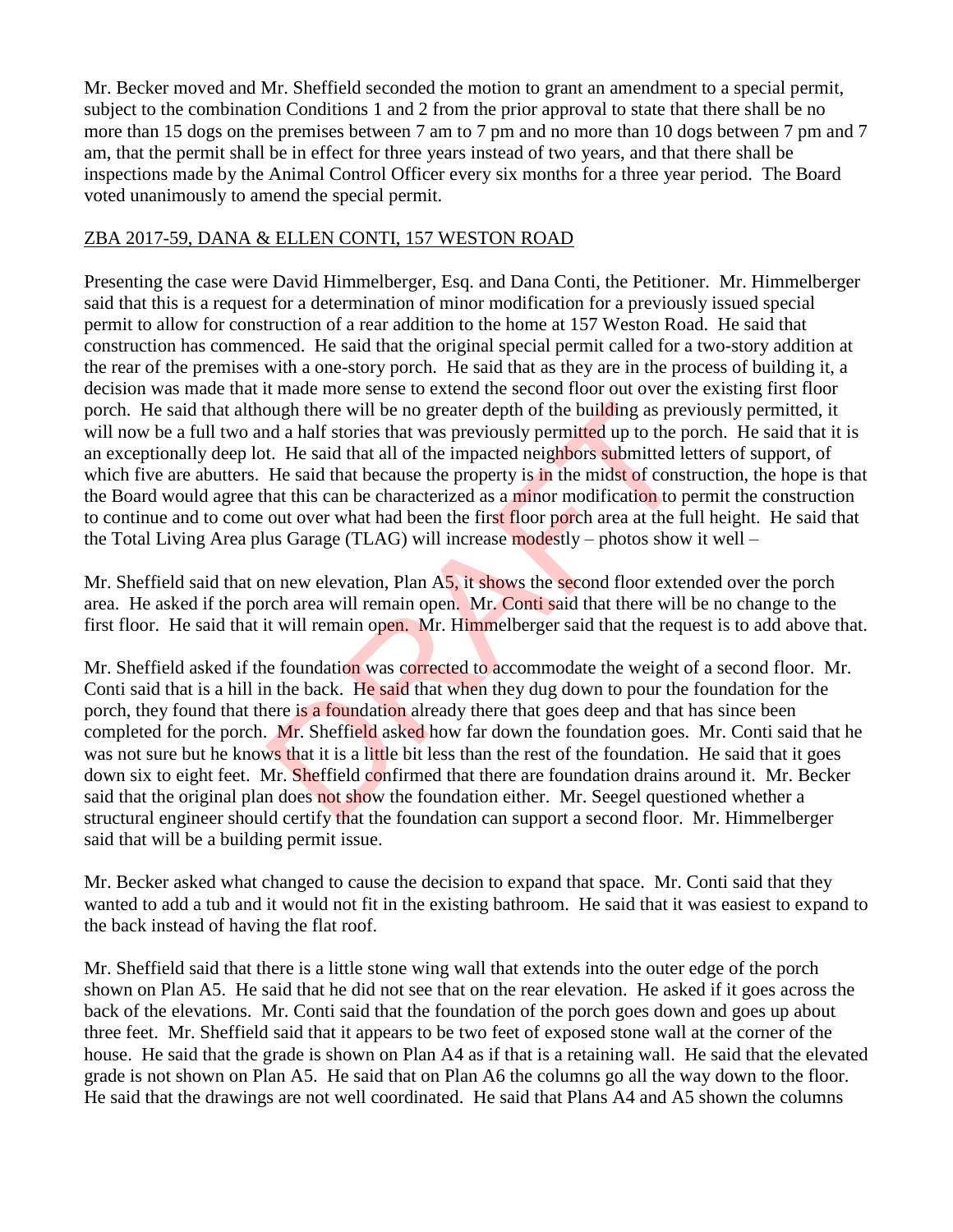resting on a cheek wall. He said that the columns on A6 do not show it that way. He said that the plans will have to be corrected. Mr. Conti said that there is a picture that shows the foundation.

Mr. Becker said that there will be an approximately 10 percent increase in TLAG and while it will be below the trigger limit in the bylaw, what amount of change is a minor modification. Mr. Himmelberger said that 10 percent is minor. He said that it will be a 10 foot further construction on the second floor with roof area above it. Mr. Conti said that the TLAG rules have changed since the project was approved. He said that TLAG now includes garages.

Mr. Sheffield said that the side elevations are somewhat saved because the addition will not be in the same plane as the house. He said that it will not appear to be an enormous long wall.

Mr. Becker said that if the Board was seeing this proposal for the first time, there is nothing that leaps off of the page as objectionable. Mr. Seegel and Mr. Sheffield agreed.

Mr. Himmelberger said that he explained what a minor modification would be to Mr. Conti, who it explained to his neighbors. He said that the neighbors saw what had been approved and what was requested and did not see it as a significant change.

Mr. Sheffield said that because the neighbors are aware of the change, he would consider it to be a minor modification. Mr. Becker said that what makes the determination easier to make is the fact that it is below the trigger value and there is some cushion there. He said that this meets the common definition of minor. Mr. Seegel agreed. IT IS and that the neighbors saw what had been approve it as a significant change.<br>
Exerces it as a significant change.<br>
Exerces it as a significant change.<br>
Exerces it and that what makes the determination easier to<br>
Exer

Mr. Becker moved and Mr. Sheffield seconded the motion to make a determination that the proposed change is a minor modification that does not require a public hearing. The Board voted unanimously to make a determination that the proposed change is a minor modification that does not require a public hearing.

# 2017-89, UNITED INVESTMENT FLEET, LLC, 48 CEDAR STREET

Mr. Seegel said that the Planning Board modified its recommendation and now recommends that the Board grant approval.

Presenting the case at the hearing were Terrence Morris, Esq., Tom Zhou, Principal, United Investment Fleet, LLC, and Scott Lewis, Home Design.

Mr. Morris said that the request is for a Section 6 Finding under Chapter 40A that the proposed structure shall not be substantially more detrimental to the neighborhood than the existing nonconforming structure. He said that the house is a nonconforming structure by virtue of the fact that the side yard setback is nonconforming at 13 feet and the front setback is nonconforming at 22.5 feet. He said that all other aspects are conforming. He said that the property is located in a 10,000 square foot Single Residence District. He said that the lot size is 15,000 square feet, which is 50 percent more than what is required. He said that the structure will meet the rear yard setbacks. He said that the structure will be well below the maximum lot coverage of 20 percent. He said that the height of the building will be approximately 32 feet.

Mr. Morris said that when they were previously before the Board, they proposed a house of approximately 4,300 square feet. He said that it has been reduced by 20 percent to 3,480 square feet.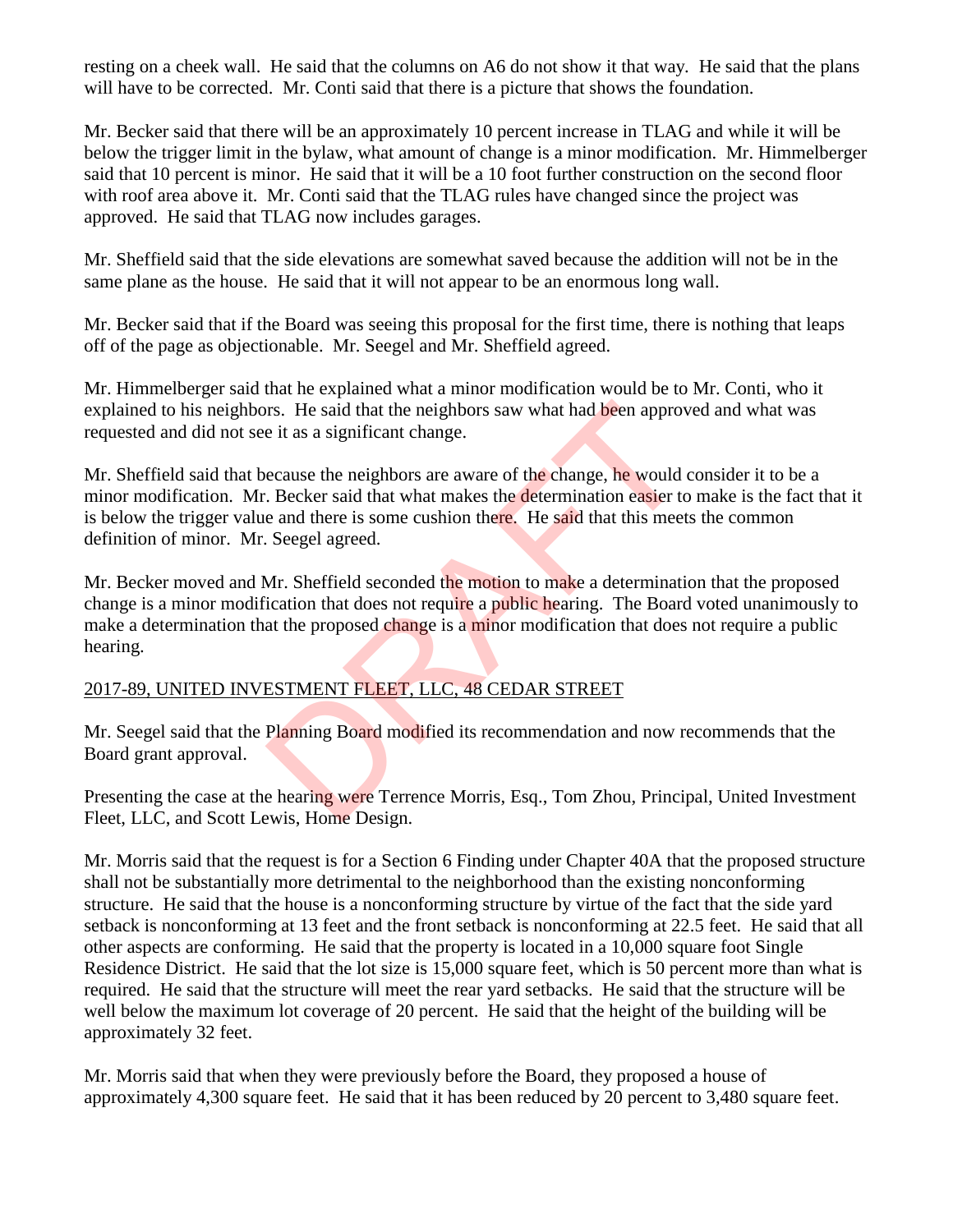He said that the existing house presents itself almost as a three-story, given the dimensions of the dormer. He said that they reduced that and simplified the look of the building. He said that they reduced the overall height by almost four feet.

Mr. Adams said that he is a neighbor on River Ridge, which is at the far end from this property. He said that he can offer an impartial decision on this case. He said that he appreciated the Applicant's hearing and addressing the Board's concerns in a very reasonable way.

Mr. Seegel confirmed that on the plans where it says that the outline of the existing roof structure will be removed and rebuilt it means that the roof will be removed and lowered. Mr. Lewis said that the roof will be rebuilt at a drastically lower pitch that will effectively eliminate usable attic space. He said that there will be no habitable space on the third floor. He said that access to the attic will be by pull down stairs.

Mr. Becker asked if the 32.04 feet height that is listed in the table on the plot is correct. Mr. Morris said that it is lower at 27.9 feet. Mr. Lewis said that Sheet A8 shows a height of 25.8 feet from the first floor to the highest ridge. He said that from the grade to the first floor is a couple more feet. He said that all of it will be under 30 feet.

Mr. Seegel asked if there was anyone present at the public hearing who wished to speak to the petition.

Mr. Adams moved and Mr. Becker seconded the motion to find that the proposed structure shall not be substantially more detrimental to the neighborhood than the existing nonconforming structure and to grant a special permit, in accordance with the plans dated 11/28/17. The Board voted unanimously to grant a special permit.

## ZBA 2017-91, GARRICK & KATIE STEWART, 62 KIRKLAND CIRCLE

Presenting the case at the hearing was Alyssa LaMora, Designer, and Garrick and Katie Stewart, the Petitioner. Ms. LaMora said that the homeowners have lived there since 2013. She said that they moved in before they had children. She said that they now have two children and one on the way. She said that they love the neighborhood and their house. She said that they would like to add a little more living space and a bedroom. She said that the property is located on an existing nonconforming lot at the corner of Kirkland Circle and Linden Street. She said that the back of the existing house is nonconforming. She said that the proposal is to add on a second story to the existing garage for a bedroom. She said that they are proposing to keep the existing footprint of the garage at the rear of the home and push it forward to the front of the property where there is more room. She said that they are proposing to take down a three season room on the other side of the property and replace it with a larger dining room with a full foundation below and a master bath above. said that from the grade to the first floor is a couple more<br>t.<br>t.<br>a was anyone present at the public hearing who wished to<br>Mr. Becker seconded the motion to find that the proposed<br>mental to the neighborhood than the exis

Mr. Seegel confirmed that it will be a full foundation under the dining room.

Mr. Seegel asked if any thought have been given to changing the driveway location to Kirkland Circle. He said that the proposed structure seems to be a good solution.

Mr. Sheffield said that the air conditioning condenser is within the side yard setback. Mr. Becker it is an existing unit.

Mr. Sheffield said that the proposed addition is appropriate and is a good solution.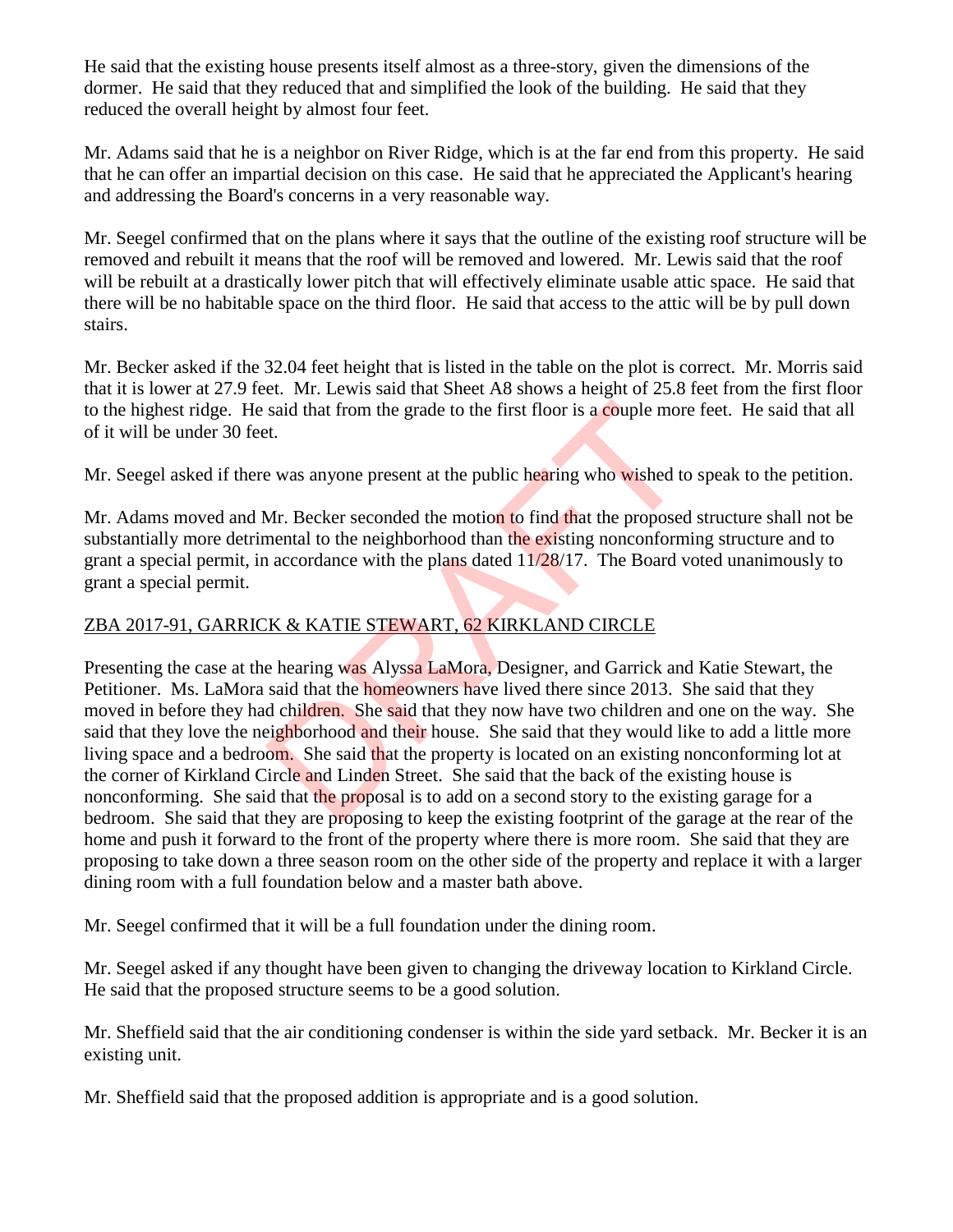#### Mr. Seegel read the Planning Board recommendation.

Mr. Seegel asked if there was anyone present at the public hearing who wished to speak to the petition.

Leslie Cormier, 367 Linden Street, said that she lives directly across the street. She said that she teaches architecture. She said that she looked at the work and it looked good. She said that she is concerned about the large flat surface that faces Linden Street. She said that it is it out of scale, is flat and almost like a billboard size. She said that it is close to Linden Street and is excessively large, flat and square. She said that it will probably block light and add to ice in the winter. She said that there have been serious car accidents in that area. She said that it will block the view. She said that her main concern is the visuals. She said that the side that faces up Kirkland Circle is nicely done but she did not think the same about the side facing Linden Street. She said that it is particularly important that Linden Street maintain its character as an important place of movement through a very domestic neighborhood. She said that this disrupts that sense of domesticity. She said that they could perhaps fix it by lowering it and turning the gable toward Linden Street. Mr. Seegel confirmed that Ms. Cormier was talking about the side of the house facing Linden Street. Ms. Cormier said that she thinks that it is excessively tall, flat and square. Mr. Seegel said that there are three windows in the garage. Ms. Cormier said that at that height above Linden Street and being very blank, it will change the character of the street and not in a good way. She said that it might look better if it is set back on the second floor. She said that it is really excessively large and flat.

Ms. LaMora said that they originally did have a gable end facing Linden Street but it made the Kirkland side, which is the more prominent corner view, look like an extended cape that is quite long. She said that they went with the gable end on Kirkland Circle so that Linden Street would have the cape view with the dormer. She said that the reason for the height is because the driveway is 2.5 feet lower than the first floor, so they had to make up the difference so that they could connect the second floor without a step down.

Ms. Cormier said that her concern is that they turned a nice façade to Kirkland Circle but Linden Street is her view and the light matters. She said that it is really the processional entrance for the neighborhood and Linden Street is an important, significant street that runs through multiple neighborhoods. She said that it is very important to maintain the look of Linden Street for that reason. She said that the building is simply too high, too flat and like a billboard on Linden Street. She said that it would block views as well. She said that she is concerned because the long term character of the street will suffer with flatness facing the street. She said that it is already a nonconforming structure, so it is an even more serious concern. ing Linden Street. Ms. Cormier said that she thinks that<br>gel said that there are three windows in the garage. Ms.<br>1 Street and being very blank, it will change the character<br>at it might look better if it is set back on the

David Himmelberger, 387 Linden Street, said that he lives four houses down from this property. He said that he wanted to applaud the Applicants in making the effort to retain the original structure and add on to it rather do what is too frequently done to scrape a house off and start fresh. He said that this house has a lot of character. He said that there are not a lot of houses in Wellesley that have a brick façade fireplace that projects off of the main structure. He said that they are retaining that. He said that counts for a lot. He said that he applauds his neighbors for doing what they are doing by adding on and not knocking down and starting over.

Ms. Cormier said that it matters very much that the street continues its character. She said that there are simple changes that can be made. She said that they can turn the gable and lower the proportions of the house. She said that it has to be done right to maintain the neighborhood.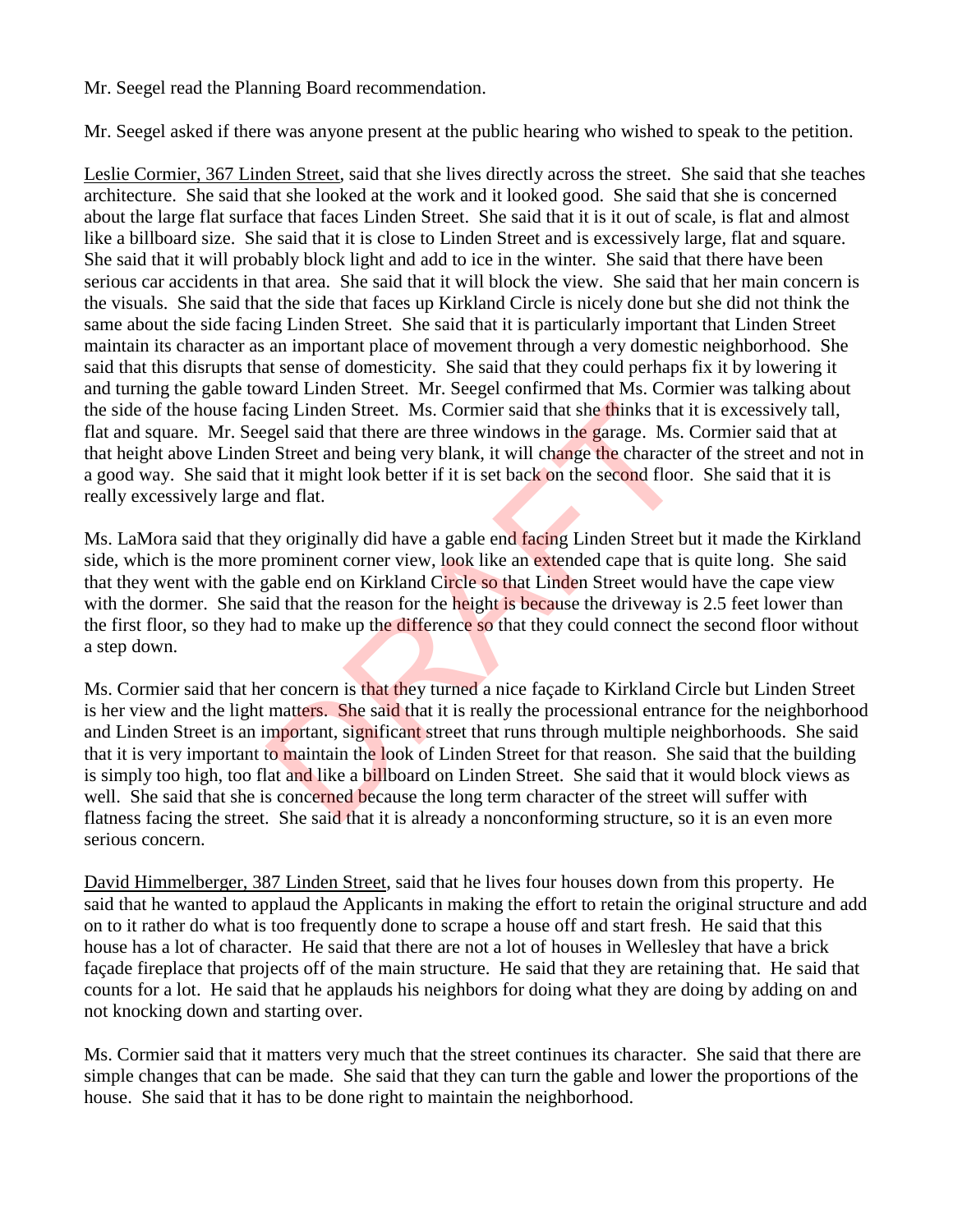Mr. Himmelberger asked the Board to consider a condition that there be no construction parking on Linden Street. He said that it is a narrow street and a curve as well, so it would be extremely dangerous.

Mr. Seegel said that taste is different for everybody. He said that he is familiar with the neighborhood. He said that he has driven by there five to ten times a week for over 50 years. He said that he did not see a problem with it himself.

Mr. Sheffield moved and Mr. Becker seconded the motion to approve the petition, as submitted, and subject to a condition that there shall be no construction parking on Linden Street, and make a finding that the proposed structure shall not be substantially more detrimental to the neighborhood than the existing nonconforming structure. The Board voted unanimously to grant a special permit.

#### ZBA 2017-92, OLIMPIU DEJEU, OLGA BORIC, FREDERICK KLINGMEYER, 28, 30 & 32 RIVER RIDGE

Presenting the case at the hearing were David Himmelberger, Esq. and Olimpiu Dejeu, Petitioner.

Mr. Himmelberger said that the subject properties are located at the corner of River Ridge. He said that all of the existing homes at 28, 30 and 32 River Ridge are nonconforming. He said that the Petitioners are seeking a number of variances to eliminate a current encroachment issues in which a portion of 30 River Ridge continues to encroach on 32 River Ridge despite prior efforts to correct that issue. He said that to balance the nonconforming frontages at 28 and 30 River Ridge where currently the frontage is 10 feet for 30 River Ridge and 45 feet for 28 River Ridge, they propose 24 feet of frontage for 30 River Ridge and 31 feet of frontage for 28 River Ridge. He said that the last variance would be to take a portion of the rear of 30 River Ridge and add it to 28 River Ridge for the purpose of coming back in the future to build a home within a buildable envelope at the rear of 28 River Ridge outside of the 200 foot River Front Protection Area. e hearing were David Himmelberger, Esq. and Olimpiu I<br>that the subject properties are located at the corner of Riversia 28, 30 and 32 River Ridge are nonconforming. He sa<br>variances to eliminate a current encroachment issue

Mr. Seegel confirmed that the existing structure at 28 River will be removed in the future. He said that the driveway leads down to the back. Mr. Himmelberger said that the dotted line shows the building envelope.

Mr. Himmelberger said that on the larger plan in the upper block the dotted lines are shown through the shed. He said that the proposal is to change the property line to make it conforming. He said that there is a building overhang over the property line noted on the plan. He said that moving the property line slightly by 1.29 feet they would eliminate that encroachment and in exchange for that make the rear shed conforming and adding some land to 32 River Ridge, which is the smallest of the parcels at 3,716 square feet. He said that the Planning Staff correctly pointed out that to do this will create new lots that are subject to Table 3, Section XIX of the Zoning Bylaw. He said that the Petitioners are seeking variances from requirements for lot size and frontage. He said that between 32 and 30 River Ridge they are seeking to remove an overhang encroachment and add land to 32 River Ridge. He said that the second request to change the frontages at 30 and 28 River Ridge to 31 and 24 feet instead of 10 and 45 feet. He said that will give more frontage to 30 and will reduce frontage for 28 River Ridge, albeit with the understanding that 31 foot frontage would only be used for the driveway that would go to the rear of 28 River Ridge. He said that by better balancing the two frontages they will remove some nonconformities. He said that 30 River Ridge currently does not have a conforming side yard setback which will now be 24 feet to the proposed lot line. He said that 28 River Ridge will be razed and removed and they will seek permission in another variance to remove a rear section of 30 River Ridge and add it to 28. He said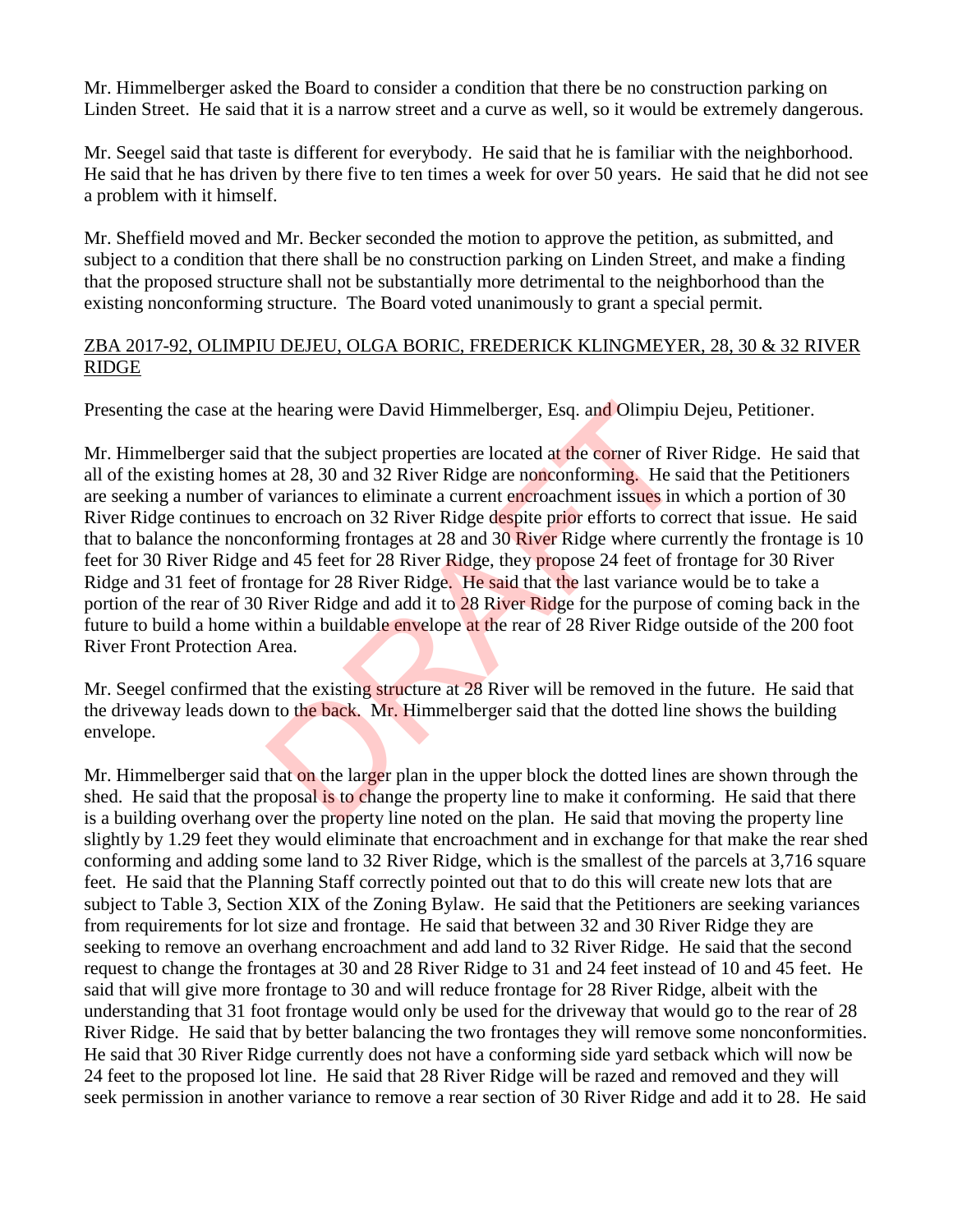that 28 River Ridge will become a flag or pork chop lot. He said that a prior owner had come before the Board on numerous instances trying to do something with it, and given the grossly inadequate side yard setbacks and the fact that the lot was so narrow at 45 feet, that was an impossibility. He said that the Petitioners are looking to reconfigure 28 so as to bring the rear of 30, adding onto 28 with Zoning relief to be able to construct a single family dwelling within the building envelope and outside of the 200 foot buffer.

Mr. Becker said that after looking through the materials that were submitted, it appears that the Petitioners are asking for property conveyances. Mr. Himmelberger said that the Petitioners are seeking permission to reconfigure the property lines so that when they go to the Planning Board for ANR or subdivision, the Planning Board can approve it because the reconfigured lot lines will be legal. He said that it is predicate to going to Planning Board to get permission to record new plans at Registry of Deeds.

Mr. Seegel said that what is proposed makes a great deal of sense and will be good for the neighborhood. He said that rather than having the Board try to draft motions, Mr. Himmelberger should draft motions and send them to the Board. He said that the Board can vote approval at a business meeting.

Mr. Himmelberger submitted letters of support from neighbors at 34, 38, 39, 41, and 42 River Ridge.

Mr. Seegel asked about the 10 foot right of way that passes through the lots. Mr. Himmelberger said that it is an old MDC right of way that was the subject of a prior zoning action in which it was confirmed that the MDC had no interest in that parcel. He said that it dates back to 1994 and is contained within the original submittal to the Board. Mr. Seegel asked if anyone asked the MDC to vote to abandon the right of way.? Mr. Dejeu said that he had submitted a letter that stated that the MDC abandoned the right of way. Mr. Seegel said that the letter should be put on record. Mr. Dejeu said that he believes that it is. Mr. Seegel said that they might want to show that on the plans with a note that the right of way has been abandoned. hem to the Board. He said that the Board can vote appro<br>
inted letters of support from neighbors at 34, 38, 39, 41,<br>
the 10 foot right of way that passes through the lots. Mr.<br>
the 10 foot right of way that passes through

Mr. Becker said it would be helpful to get a schedule that describes the sequence of events to tie the pieces together.

Myriam Spiegel, 46 River Ridge, said that she has concerns and doubts that a fair judgment will not be deliverable today because Mr. Walter Adams is a resident on River Ridge. She said that he lives probably no more than 200 feet from the Petitioners. She said that Mr. Walter Adams is also a member of the Zoning Board. She said that there is a blatant conflict of interest and a high possibility of abuse of powers. She said that they believe that Mr. Walter Adams, who is part of this Board, has already drawn a conclusion and does not intend to be swayed by any arguments presented tonight. She said that it seems that there is a habit in River Ridge for certain residents to abuse Zoning variances concerning the laws of setback, open space and maximum footprint allowed per lot. She asked to kindly remind the ZBA that they hold the position that they have in order to make sure that the laws are respected and any kinds of undue influences is against the law and contrary to their duty towards the town and the community as a whole.

Ms. Spiegel said that there a lot of problems on River Ridge. She said that Mr. Walter Adams seems to favor people to break the law for asking for variances. Mr. Seegel said that Mr. Walter Adams is not sitting on this case. He said that Mr. Adams is an associate member of the Board. He said that the Board varies who sits on case to make sure that they do not have conflicts of interest. He said that Mr.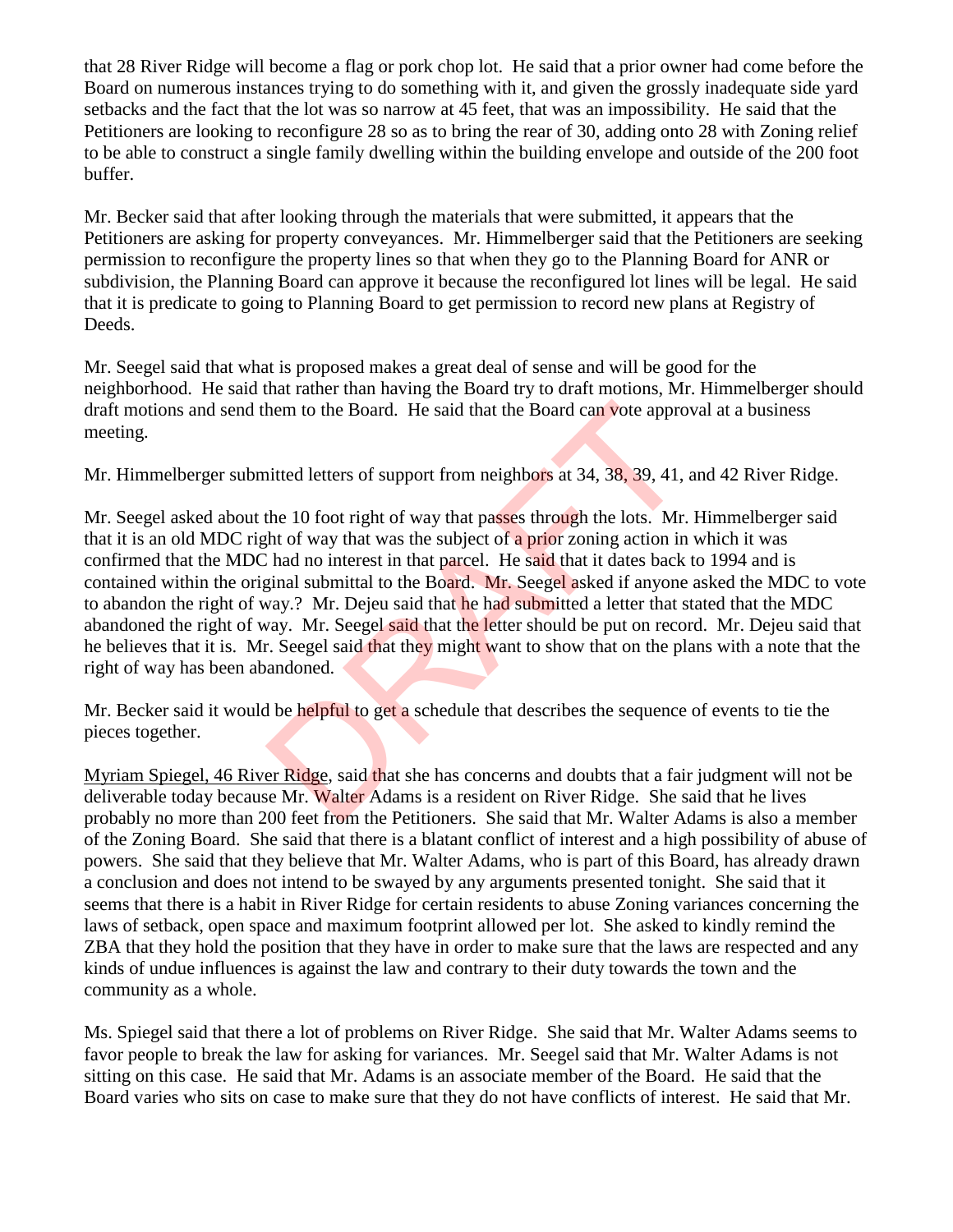Adams is not telling this Board how to vote and he has not spoken to the Board about what he likes or does not like. He asked if Ms. Spiegel has a specific objection to what the Petitioners are proposing to do with their property.

Ms. Spiegel said that the case presented today is a perfect example of consequences of disregarding Zoning and Building Codes, including minimum setbacks, minimum open space and maximum footprint allowed per lot. She said that she welcomes some aspects of the requested variance today, as they reduce the mess and burden that crowded structures create. She said that the 30 River Ridge west side setback is increased from a nonconforming 11 feet to 21 feet, which leaves only one conforming setback on the east side. She said that they also welcome the one foot setback on the east side of that same house from zero to what looks like one foot. She said that, unfortunately, that is not enough but it is better than as it is now, as part of 30 River Ridge is currently on 32 River Ridge's land.

Ms. Spiegel said that regarding the other aspects of the requested variance, she cannot support it unless some clarifications and modifications are met. She said that she needs to know the square footage of the house that might be built at 28 River Ridge. She requested complete guarantee that the newly built house at 28 River Ridge will conform to all Zoning standard requirements with the exception of the 90 foot frontage. She said that it will have a rear setback of least 20 feet, a side setback of at least 20 feet on both sides and a front setback of at least 30 feet and an open space of at least 15,230 square feet.

Ms. Spiegel said that the newly built house at 28 River Ridge must have adequate parking on the premises to accommodate the size of the new house plus at least two extra parking spaces on the premises for their guests. She said that the reason for the request is to try to remedy the parking chaos that plagues 28 to 38 River Ridge. She said that the past neighbors at 28 and 30 River Ridge and the current neighbor at 32 River Ridge fought between themselves because of parking spaces. She said that 36 River Ridge, the house of Mr. Walter Adams, does not have enough open space to accommodate a driveway. She said that part of Mr. Walter Adams driveway belongs to his neighbor at 38 River Ridge. She said that this weird situation caused the previous neighbor at 38 River Ridge to lose a potential buyer because Mr. Walter Adams' driveway encroaches on their land. will conform to all Zoning standard requirements with that it will have a rear setback of least 20 feet, a side setb setback of at least 30 feet and an open space of at least 1 newly built house at 28 River Ridge must have

Ms. Spiegel said that for the ones that have children and grandchildren from 28 to 38 River Ridge, because the laws of setback, open space and maximum footprint allowed per lot have been butchered and grossly disrespected, they have almost no lawn for children to play, so the street has become their common playground. She said that they are often seen playing football, baseball and everything else. She said that it is dangerous.

Ms. Spiegel said that regarding 30 River Ridge, she would like assurance that the footprint will not be modified unless the house razed and a new one is built at the back of 30 River Ridge that respects all the laws regarding setback, open space and maximum footprint allowed for this lot, without any Zoning and building variances except for the 90 foot frontage.

Ms. Spiegel said that the houses from 28 to 40 River Ridge are close to each other like sardines because 28, 30, 32, 34 36 and 38 River Ridge have enlarged their houses by abusing Zoning requirements and seeking variances regarding setback and open space. She said that 42 River Ridge, her primary abutter, is at his minimum open space and its maximum footprint allowed by law and some of the setbacks are nonconforming. She said that part of 48 River Ridge's shed is on 38 River Ridge's land. She said that the narrow channels between the houses restrict first responders and firefighters, increasing the threat of spreading fire house to house, endangering her family, the people in those houses, and the forest that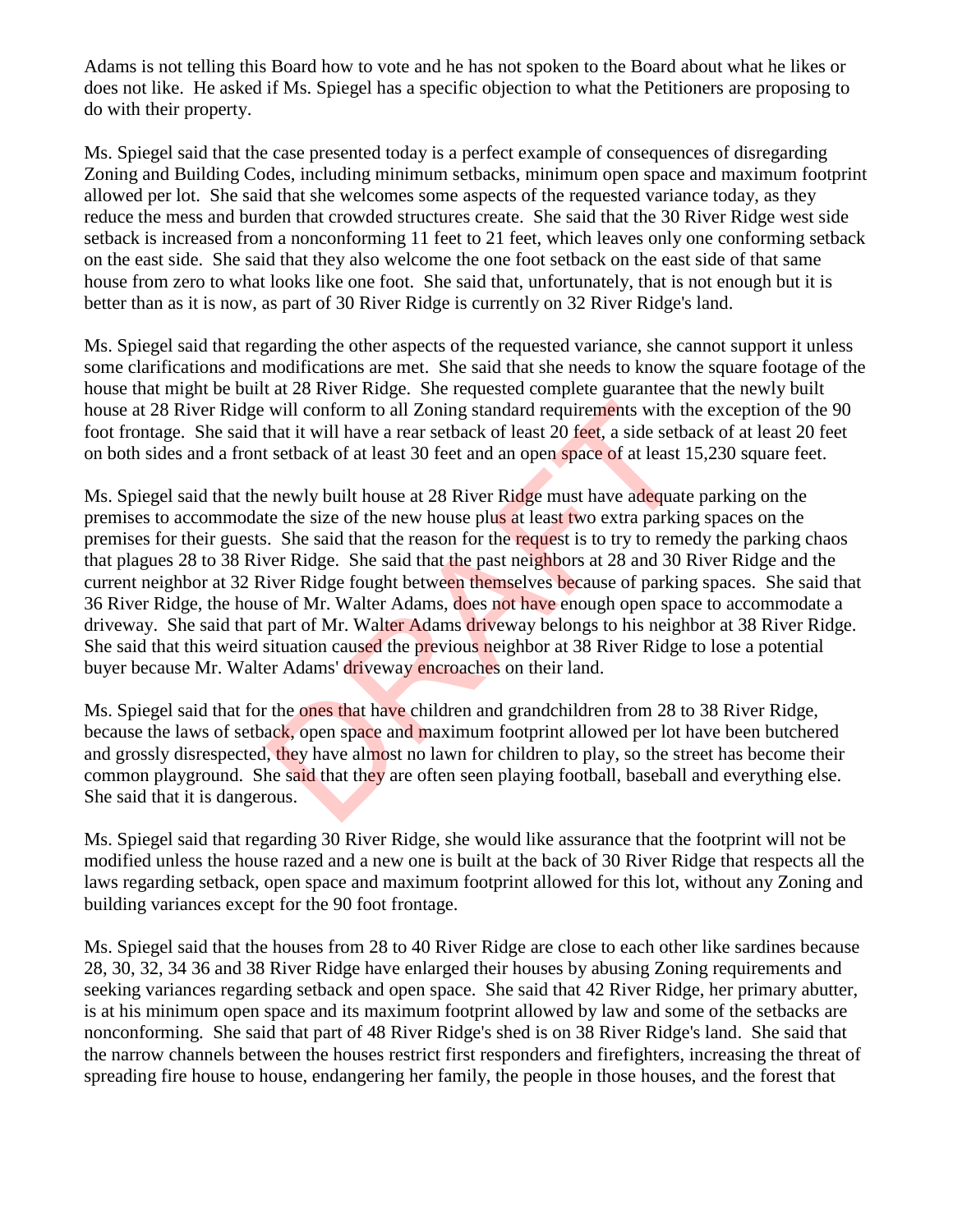abuts all the homes, the beautiful fauna and flora and the gorgeous hawks that fly so happily in the sky. She said that it is a gross negligence.

Ms. Spiegel said that variances exist only to be used sparingly and definitely not at will just for the sake of having a bigger house and because of connections to this Zoning Board, thinking that this is a done deal. She said that there is no such thing as a done deal when it concerns her family's safety.

Ms. Spiegel said that she is mainly for the petition because it remedies some exceptions that were allowed in the past.

Ben Spiegel, 46 River Ridge, said that there are open questions about the size of the building proposed at 28 River Ridge and what can be done to reduce the congestion in that corner of the street. He said that adjusting the frontage to give a little bit less to 28 and a bit more to 30 River Ridge and to reduce overlap of one building over another person's property are all benefits but they should be done only as required whereas currently most of the houses in that section of the street are on nonconforming lots that are far below 10,000 square feet and built above open space requirements.

Ms. Spiegel said that the reason that she and Mr. Spiegel are here today is because they have been told that it is a done deal and they are concerned about what is going to be built. Mr. Seegel said that nothing about this Board is a done deal. He said that all of this property was developed prior to Zoning in Wellesley. He said that there are other parts in Wellesley where similar or worse situations exist. He said that these homeowners still have a right to use their property in the way they think they would like it so long as it reasonably complies with Zoning. He said that the Board's job is to examine it and see if it makes sense. He said that the Board members have viewed this property and read all of the documents. He said that nothing voted on tonight will authorize construction of a house. He said that the Board is approving some real estate property lines being varied. He asked Ms. Spiegel to submit her presentation for the Board's record. exaction that she and Mr. Spiegel are here today is because they are concerned about what is going to be built. Mr. are deal. He said that all of this property was developed p there are other parts in Wellesley where simil

Ms. Spiegel said that it is heartbreaking to see the neighbors ganging up in that corner to enlarge their houses, disrespecting everything. Mr. Seegel and Mr. Becker said that this approval will not be to build or enlarge any houses.

Mr. Sheffield said that this Board will do what is appropriate under the Zoning bylaw to protect the neighborhood.

Mr. Himmelberger said that Ms. Spiegel's concerns are already addressed within the proposal. He said that she stated that she does not have a problem with correcting the encroachment at 32 and 30 River Ridge. He said that it is a good outcome to remove nonconformities and encroaching nonconformities. He said that balancing the frontage between 28 and 30 River Ridge will allow 30 River Ridge to have a better driveway in and more ability to park on lot 30. He said that it is not contemplated to build a house at the rear of 28 River Ridge and leave vehicles out on a corner.

Mr. Seegel said that this is about land, not about building houses.

Mr. Himmelberger said that, with the Board's permission, he will submit the requested motions and at the same time provide a clarification of what Zoning nonconformities are addressed or made better by virtue of the proposed motions. He said that within the ZBA decision 84-40, which was the second effort to obtain a variance, originally sought in 1982, where the Board expressed concern about the right of way. He read an excerpt from ZBA 84-40.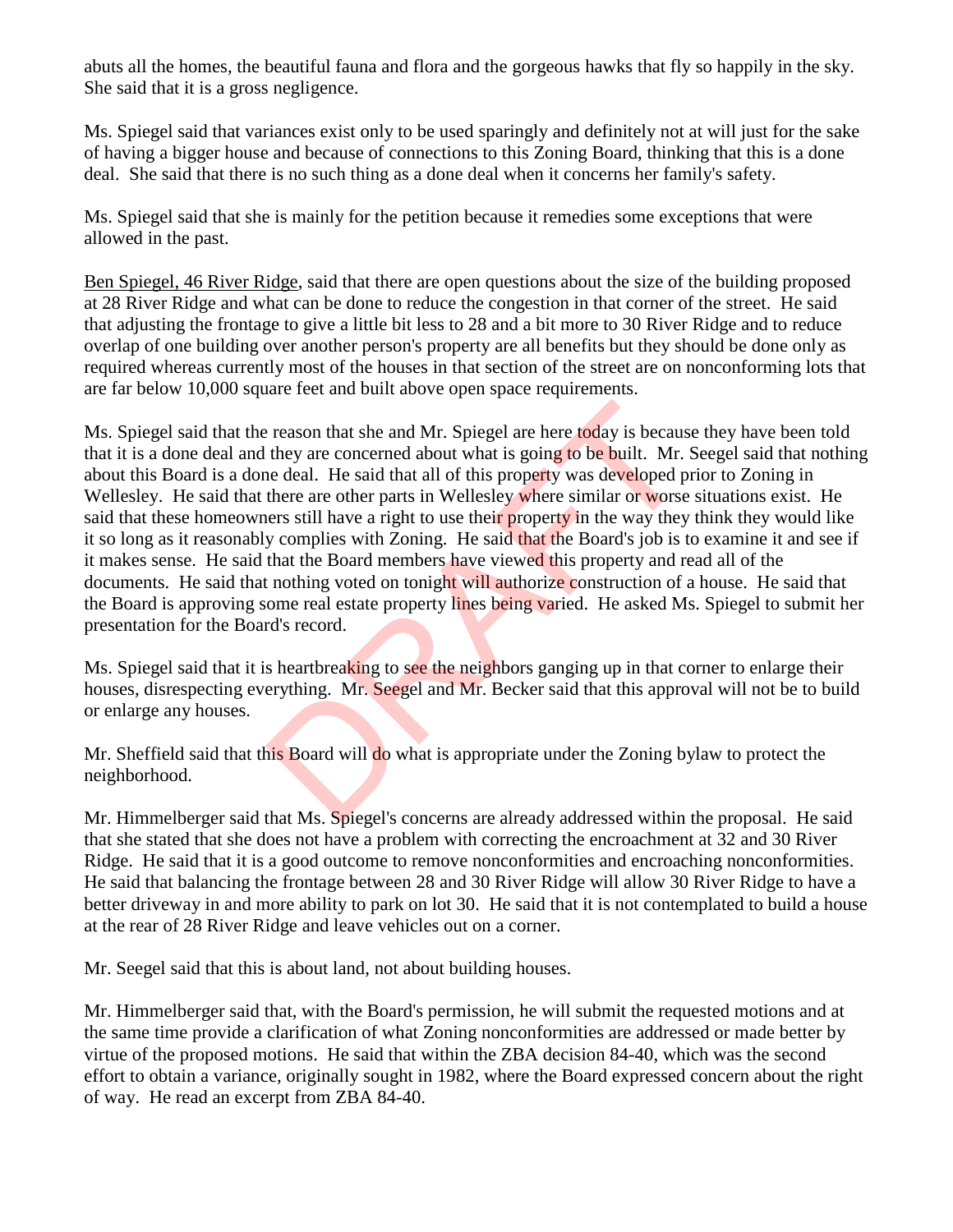Mr. Sheffield asked if Mr. Himmelberger had seen copies of the memos that Joshua van Houten from DPW sent to the Board. Mr. Himmelberger said that he had not. Ms. Mahoney will send them to Mr. Himmelberger.

Mr. Becker asked if the sole purpose of Parcel 2, the 68 square foot triangle, to move the property line off the shed. Mr. Himmelberger said that it was more to offer consideration for 32 losing land, even though they will get more than what will be taken. He said that it is more of a quid pro quo.

Mr. Becker said that the general line of questioning relates to the motivation behind all of this. He said that some things will get better and some things will be worse but in the future perhaps some of the things that are worse may get better. Mr. Himmelberger said that the motivation for the wedge was the consideration to the Klingmeyers, who own 32 River Ridge, in order for them to convey the small strip to remove the encroachment from 30 River Ridge. He said that they asked for the wedge that has the benefit of making the shed no longer straddling the property line.

Mr. Seegel said that any house to be built at 28 River Ridge will have to come before the Board. Mr. Himmelberger said that the proposed building envelope indicates that it will only be built within the appropriate setbacks. He said that frontage on River Ridge will be insufficient.

Mr. Becker said that the best that they could do would be to add all of the parcels together and then divide by three. He said that they would end up with three lots that have sufficient area but still have other issues such as frontage. Mr. Himmelberger said that, of the three lots, two of them have more than sufficient area that will remain. He said that 32 River Ridge's area will increase slightly from 3,784 square feet. Mr. Becker questioned why the Petitioners should do anything at all if the result is a series of nonconformities. Mr. Himmelberger said that the number will be significantly reduced, just with the removal of the nonconforming structure at 28 River Ridge. He said that the house that will be sought to be placed at 28 River Ridge in the future will be fully conforming. He said that they are not simply rearranging nonconformities but eliminating some of them and in the process are able to construct a home at the rear of 28 that will be dimensionally compliant setback wise. He said that the existing house at 28 River Ridge is not dimensionally compliant and there is no way to make that a meaningful structure given the fact that it is a 45 foot wide lot at that point. He said that the over arching goal is to build a conforming structure at the rear of 28 that is fully conforming with the single exception of inadequate frontage. Mr. Sheffield said that it will be a larger house. He asked if anyone had looked at building at the rear of 30 River Ridge. Mr. Becker said that would be a challenge because of the Riverfront setback. Mr. Himmelberger said that the Riverfront setback does not allow for much at 30 River Ridge. He said that 30 has been improved over the years in its interior. He said that it is nowhere as deficient as 28 River Ridge is. house to be built at 28 River Ridge will have to come be<br>the proposed building envelope indicates that it will only<br>e said that frontage on River Ridge will be insufficient.<br>best that they could do would be to add all of t

Mr. Seegel said the one of the variances is to create a new lot at 28 River Ridge with insufficient frontage. He questioned that since the other properties are already built and already have nonconforming frontages, is their frontage situation will actually be changing. Mr. Himmelberger said that they will add frontage to 30 River Ridge. Mr. Seegel said that they do not need a variance to add frontage. Mr. Himmelberger said that because they will be creating a new lot, they will require relief from Table 3.

Mr. Seegel read the Planning Board recommendation.

Mr. Himmelberger said that he can have the proposed motions to the Board by Tuesday for their review.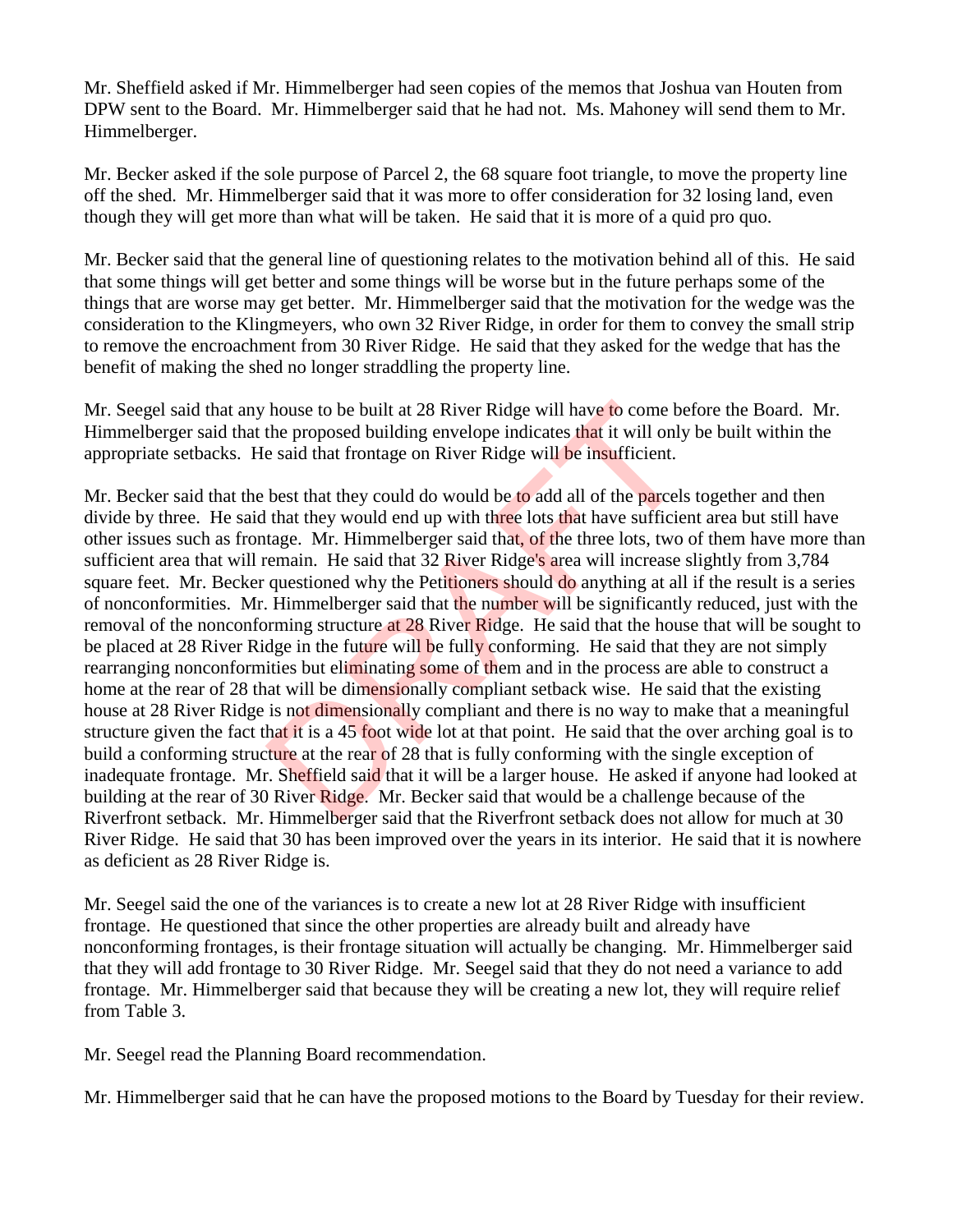Mr. Becker moved and Mr. Sheffield seconded the motion to close the public hearing and schedule a public meeting for Friday, December 15, 2017 at 9:30 am. The Board voted unanimously to close the public hearing and schedule a public meeting for Friday, December 15, 2017 at 9:30 am.

### ZBA 2017-93, SIOBHAN & PAUL DERRICKSON, 30 RIVERDALE ROAD

Presenting the case that the hearing were Siobhan and Paul Derrickson, the Petitioner, and Charles Malafaia, International Builders, Inc.

Mr. Derrickson said that it is a nonconforming lot with nonconforming front and left side yard setbacks. He said that the deck will have an 8 foot left side yard setback. He said that they have spoken with their neighbors and they are fine with the proposal.

Mr. Becker said that the lot size is nonconforming as well.

Mr. Malafaia said that the deck will be located 8.6 feet from the side property line.

Mr. Seegel confirmed that they will not be building above the hot tub.

Mr. Seegel read the Planning Board recommendation.

Ms. Derrickson that there will be a living ivy wall for screening.

Mr. Becker asked if there will be any lighting. Ms. Derrickson said that the lighting will just be inside the tub.

Mr. Seegel asked if there was anyone present at the public hearing who wished to speak to the petition.

Mr. Sheffield moved and Mr. Becker seconded the motion approve a special permit and make a finding that the proposed structure shall not be substantially more detrimental to the neighborhood than the existing nonconforming structure. The Board voted unanimously to grant a special permit. the deck will be located 8.6 feet from the side property line<br>at they will not be building above the hot tub.<br>nning Board recommendation.<br>e will be a living ivy wall for screening.<br>e will be any lighting. Ms. Derrickson sa

## ZBA 2017-94, DAVID JONCAS, 15 ORDWAY ROAD

Presenting the case at the hearing were Kerri Byrne, Architect, David Joncas and Lauren Peters, the Petitioner. Ms. Byrne said that it is an existing nonconforming property with an 11 foot right side yard setback to the garage. She said that the proposal is for two additions, a two-story on the left and a onestory at the rear. She said that both additions will be conforming. She said that they will not be touching the existing nonconforming garage.

Mr. Becker said that because the house is attached to the garage, the house is nonconforming as well.

Mr. Seegel read the Planning Board recommendation.

Mr. Sheffield asked about the location of the air conditioning condensers. Ms. Byrne said that there are three existing air conditioning units where the new addition is going. She said that the units will be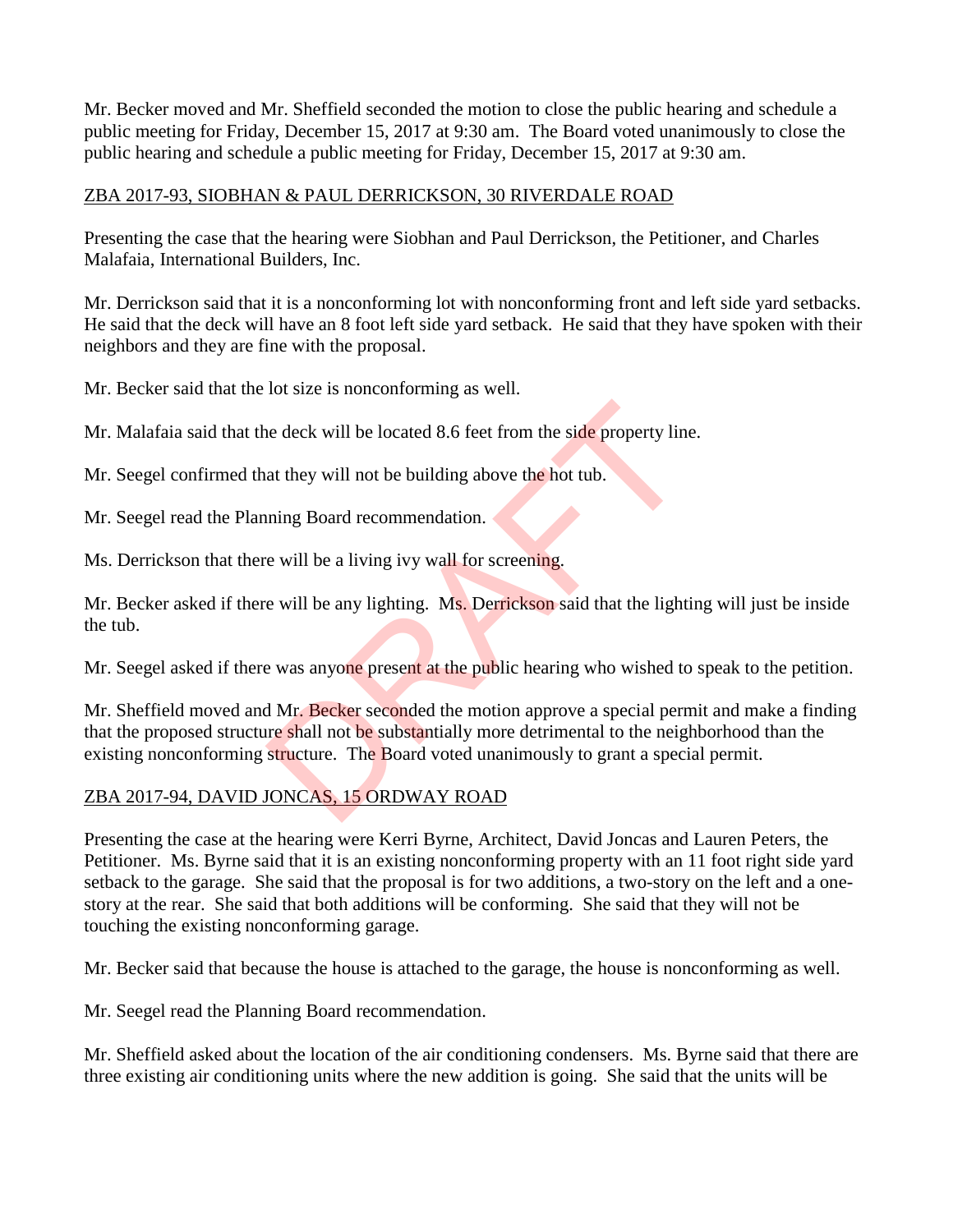moved to the rear of the house behind the addition. She said that the new location will meet the setback requirements.

Mr. Becker moved and Mr. Sheffield seconded the motion to grant a special permit and make a finding that the proposed structure shall not be substantially more detrimental to the neighborhood than the existing nonconforming structure. The Board voted unanimously to grant a special permit.

### ZBA 2017-95, 285 GROVE STREET LLC, 285 GROVE STREET

Presenting the case at the hearing were David Himmelberger, Esq., David Silverstein, Copper Leaf Development, Paul Beaulieu, Field Resources, and Dustin Nolan, Architect.

Mr. Himmelberger said that the request is for a special permit to raze and reconstruct a conforming structure on a nonconforming lot that has an area of 31,395 square feet in a 40,000 square foot Single Residence District.

Mr. Himmelberger said that the proposed structure has a Total Living Area plus Garage (TLAG) of 6,520 square feet, which is below the 7,200 square foot threshold for lots in the SR30 and SR40 Districts. He said that it will be fully dimensionally compliant and is a tastefully designed home. He said that it will be within the building height limitations. He said that the Applicant has submitted the site plan showing the existing structure to be removed and the new structure to be constructed. He said that a landscape plan was attached to the submittal. He said that the exact TLAG is 6,512 square feet, which is well below the threshold. He said that the building height will be the same as the existing structure. that the proposed structure has a Total Living Area plus I<br>is below the 7,200 square foot threshold for lots in the S<br>will be fully dimensionally compliant and is a tastefully<br>in the building height limitations. He said th

Mr. Seegel asked if Mr. Himmelberger had seen the letter from Joshua van Houten, Department of Public Works to the Board, dated December 4, 2017. Mr. Himmelberger said that he had not. Mr. Sheffield read the letter. Mr. Becker said that there is a plan attached to the letter but it is not clear if the connection exists or not. Mr. Beaulieu said that it does exist. He said that they were not able to find the manhole that is shown as part way down the driveway. He said that it may be paved over under the existing driveway. He said that they did find the catch basin and the four inch pipe out in the street. He said that they have been trying to schedule someone to video it. He said that they will not over burden it by adding any drainage to it but will sustain the existing function of it.

Mr. Becker said that he did not see a lot of information about what happens to the runoff from the new building. He said that, ordinarily in a residential area, this would not be much of an issue but this will be approximately twice the impervious area. Mr. Beaulieu distributed a drainage plan. Mr. Himmelberger said that the drainage plan shows a reduction in runoff. He said that the calculations in the lower left corner show a reduction in volume of runoff in the 2, 10 and 100 year storms. He said that it is the Applicant's intention to connect the utility and water from Grove Street. Mr. Seegel said that the plan must be stamped by the engineer. Mr. Seegel confirmed that they will be water and sewer from Grove Street. Mr. Beaulieu said that one of the things that they discussed with the neighbors and took into heavy consideration is that prior to construction this is a big issue. He said that they wanted to be sure that they do not exacerbate an existing problem but actually help take some of the water from that so that they are not putting water onto Longmeadow.

Mr. Seegel said that the Board received a letter from a neighbor that discussed the drainage problems on Longmeadow Road. He said that he did not see what will be provided to reduce runoff from the lot. Mr. Beaulieu said that everything shown in red on the drainage plan are things that will help to alleviate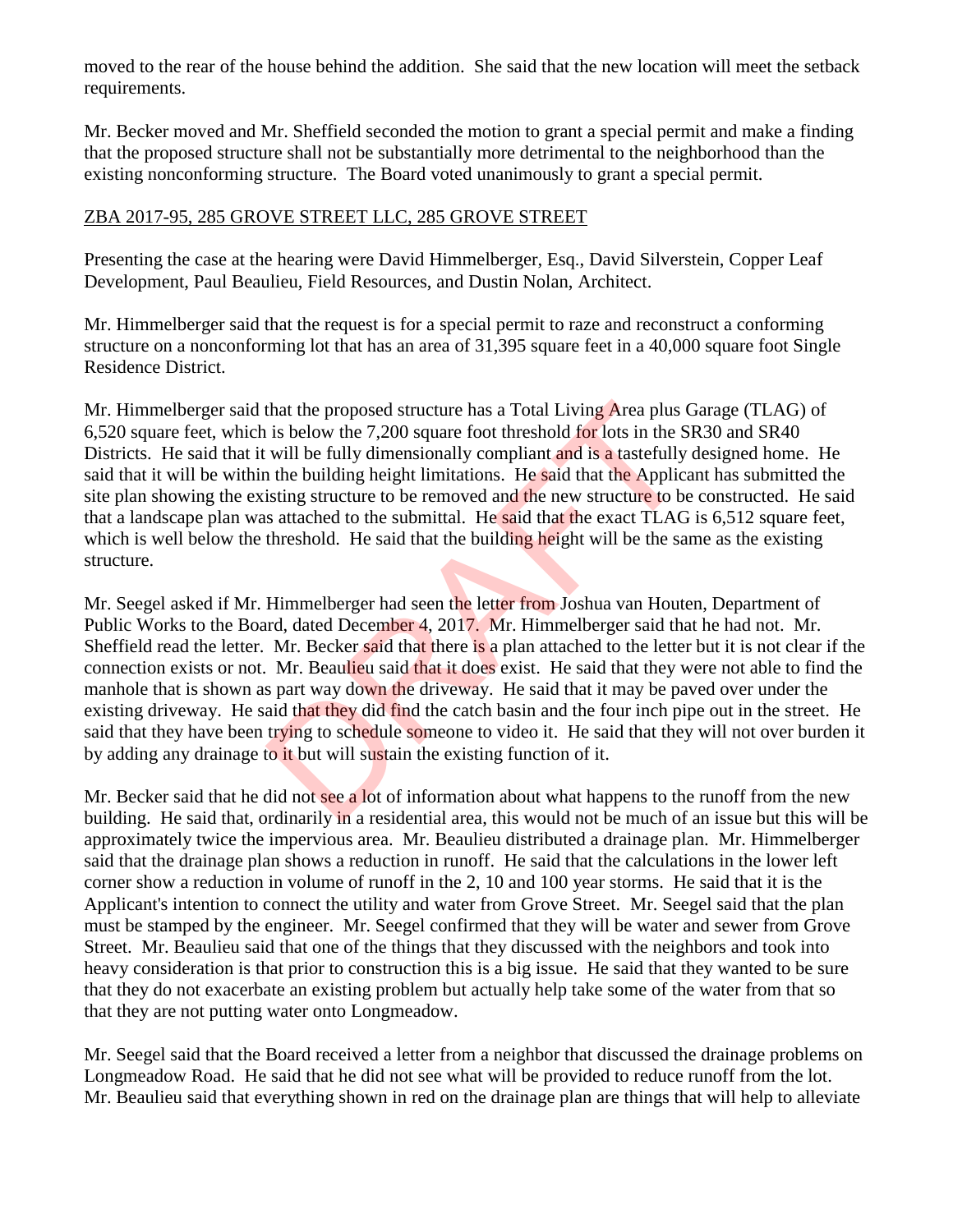stormwater runoff. He said that four systems will be added. He said that three of the systems will be standard Cultec Infiltration Systems that connect the downspouts so that all of the runoff that hits the roof will be dispersed to various parts of the lot so that it will not inundate any one portion of the lot. He said that the one of the big issues that happens currently is that water sheds from north to south. He said that since the driveway blocks that, they are creating a swale that leads to a rain garden or bio retention system, that has a fantastic ability to reduce surface runoff because its volumetric capacity is far surpasses the typical handling of a standard infiltration system. Mr. Becker asked where design point is. Mr. Beaulieu said that it is the entire property line. Mr. Becker said that normally there is a drainage that drains to a discharge point. Mr. Beaulieu said that he believes that would be at the driveway because that is the low point. He said that is spelled out in the Engineer's HydroCad that goes along with the plan.

Mr. Seegel asked what will be done to protect the property to the right on Grove Street because it is lower and looks to be a place where a lot of water could drain off to. Mr. Himmelberger said that everything off of the roof will go into the infiltration system. Mr. Beaulieu said that the two big benefits that that neighbor will see are removal of the driveway of off Grove Street, which was a large impervious surface, and instead of having the lot slope towards that neighbor, it will be more level with a retaining wall at the property line. He said that there will be no impervious surface pushing water to the neighbor.

Mr. Seegel said that this is a big house. He said that if lot was 40,000 square feet, this would go for Large House Review. Mr. Himmelberger said that it would not go for LHR because the TLAG is only 6,500 square feet and the limit for a SR 30 or 40 is 7,200 square feet.

Mr. Seegel asked if there is a landscaping plan. Mr. Silverstein displayed a large format landscaping plan. Mr. Sheffield confirmed that the rain garden is along the property line of Richard and Joan Spillane's property. He questioned whether the drainage and landscape plans are coordinated.

Mr. Becker said that the neighbor's letter characterized the changes in grade. He asked what will be done to raise the existing grade to the proposed grade. Mr. Beaulieu said that the existing site has some high ground on Grove Street and a lower area toward Longmeadow. He said that since this will front on Longmeadow, as opposed to the current condition where the house fronts on Grove Street and has a walk out condition at the rear. He said that since they will be turning the structure around, they did not want the appearance of a large mass of building. He said that the ridge on the proposed house will be only slightly higher than the existing ridge so they will not have a mass of building facing Longmeadow. He said that there will be fill with a retaining wall creating a bit of a terrace so it does not appear to be a monstrosity of house. instead of having the lot slope towards that neighbor, it voperty line. He said that there will be no impervious sure<br>is a big house. He said that if lot was 40,000 square feet<br>Ir. Himmelberger said that it would not go fo

Mr. Seegel said that the Spillanes live next door. He asked what will be done to screen the house from the Spillane's property. Mr. Silverstein said that there is significant screening along that property line already. Mr. Beaulieu said that the landscape plan shows the existing trees plus an additional six trees that are planted to screen the area that is currently void of trees. Mr. Silverstein said that there is a whole area that they will leave in its whole natural state. Mr. Seegel asked what trees will be taken down, where are they, what size are they and what will be put up. Mr. Beaulieu said that they will be taking down 199 dba inches of tree down which requires 150 inches of replacement, which is what they are proposing. He said that the ultimate goal is to bring this to a wooded state, much like it is. Mr. Silverstein said that a lot of the trees that are coming down were deemed by the arborist as hazardous. He said that according to the Town's Tree Bylaw, 100 inches need to be replaced. He said that they will be over that by almost fifty percent. He said that they made a big effort to put a lot of evergreen and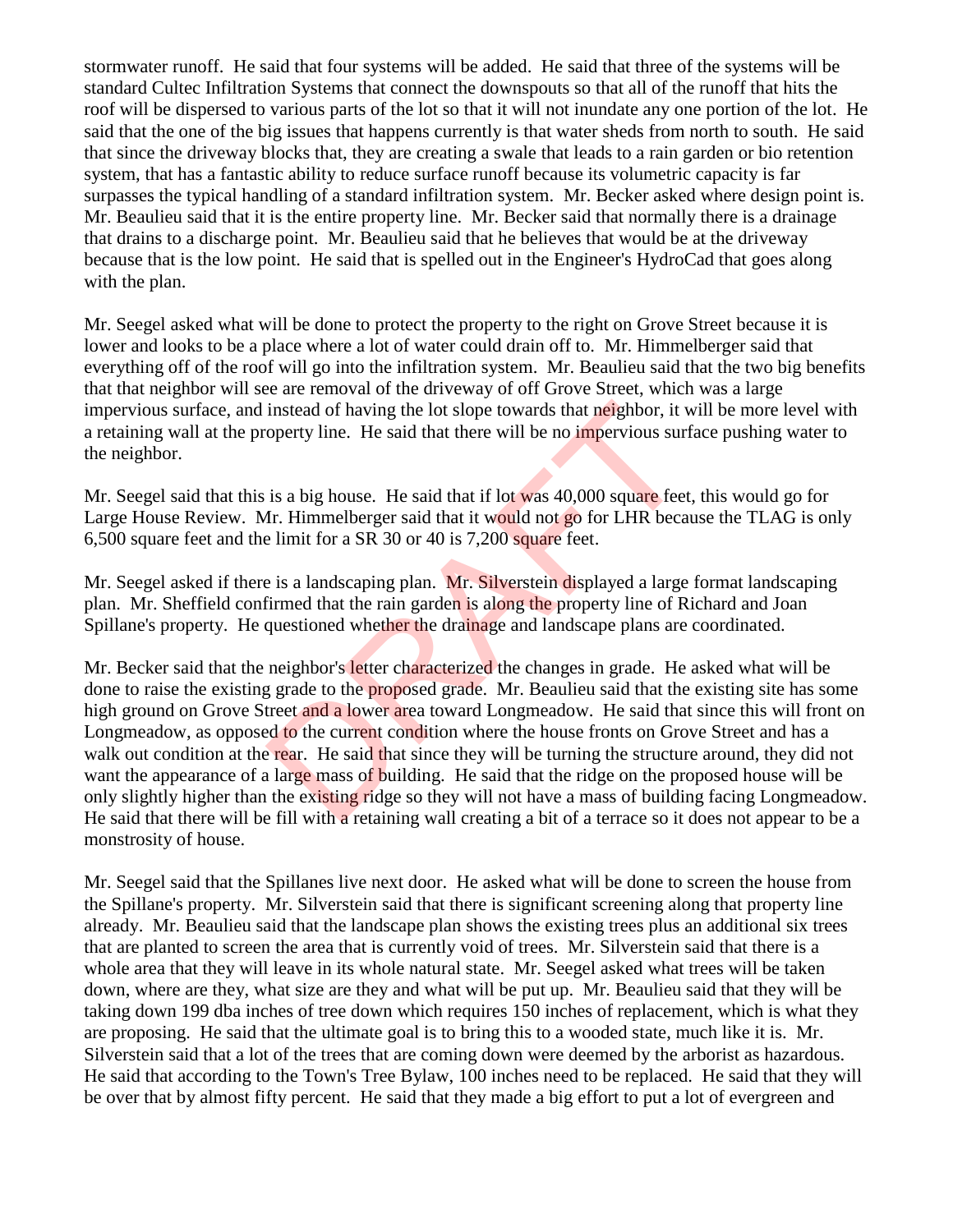deciduous tree cover back, the vast majority of which will grow to be over story. Mr. Beaulieu said that they will plant six trees near the rain garden area where there are currently no trees.

Mr. Seegel confirmed that there is no possibility of water flow from this property to the Spillane property. Mr. Beaulieu said that this property is below the Spillane property.

Mr. Silverstein displayed a drawing that shows the relation of this house to the Spillane property. He displayed pictures that show significant screening along the property line.

Mr. Silverstein submitted a Construction Management Plan (CMP).

Mr. Himmelberger said that they are endorsing the parking concerns that were addressed in Mr. Spillane's letter. He said that they intend to take traffic off of Grove Street, as noted in the plan. He said that they would be happy to put up a sign on Longmeadow that says that there shall be no construction traffic for 45 Longmeadow. Mr. Seegel said that all construction traffic must come up Grove Street. Mr. Himmelberger said that the only qualification that they seek is that there is going to come a time when they have to build the driveway and they will have to close off Grove Street.

Mr. Seegel asked if there will be a wheel wash for coming and going. Mr. Becker said that it is a Water Supply Protection District and they should not be bringing stuff in or putting stuff on the street that is not acceptable. Mr. Himmelberger said that on the second page of the CMP there is reference to the wheel wash. He said that on Page 3, the CMP talks about large truck traffic and access to the site.

Mr. Himmelberger said that during construction the property will continue to be known as 285 Grove Street, so vendors and contractors coming to the **site will** look for the property on Grove Street, not Longmeadow.

Mr. Seegel said that there appears to be enough room on the site for the workers to park on site. Mr. Beaulieu said that there is a very large U-shaped driveway. Mr. Seegel asked if the work men will enter from Longmeadow Road. Mr. Silverstein said that the plan is to have a temporary crushed stone parking pad on Grove Street. He said that there will be a sign at the end of the driveway on Longmeadow that says that there shall be no construction parking on Longmeadow and anyone who is parked there will be towed. He said that they will have a secondary temporary parking pad on the Longmeadow side so that if there is unforeseen overflow parking, there is the opportunity for workers to park on a secondary parking pad on the property. He said that would not include any large trucks. He said that he has spoken at length with Mr. Spillane about this and is sensitive to it. He said that Longmeadow is a narrow road. the driveway and they will have to close off Grove Stree<br>e will be a wheel wash for coming and going. Mr. Becket<br>ct and they should not be bringing stuff in or putting stuff<br>imelberger said that on the second page of the C

Mr. Seegel asked about snow removal in the winter. Mr. Silverstein said that he contracts with a gentleman in town who clears his projects ongoing. He said that they will clear the parking areas and the driveway. He said that they will keep the paved U-shape driveway on Grove Street for as long as possible.

Mr. Sheffield said that the property does not have enough frontage on Longmeadow. Mr. Himmelberger said that there is no Police, Selectmen or Zoning requirement an address may only be located on the frontage that is adequate, so long as the lot itself does have adequate frontage as this does on Grove Street. Mr. Silverstein said that he spoke with the Selectmen's Office, who pointed him to the Fire Department, who had no issue with changing the frontage. He said that they wanted a post at the end of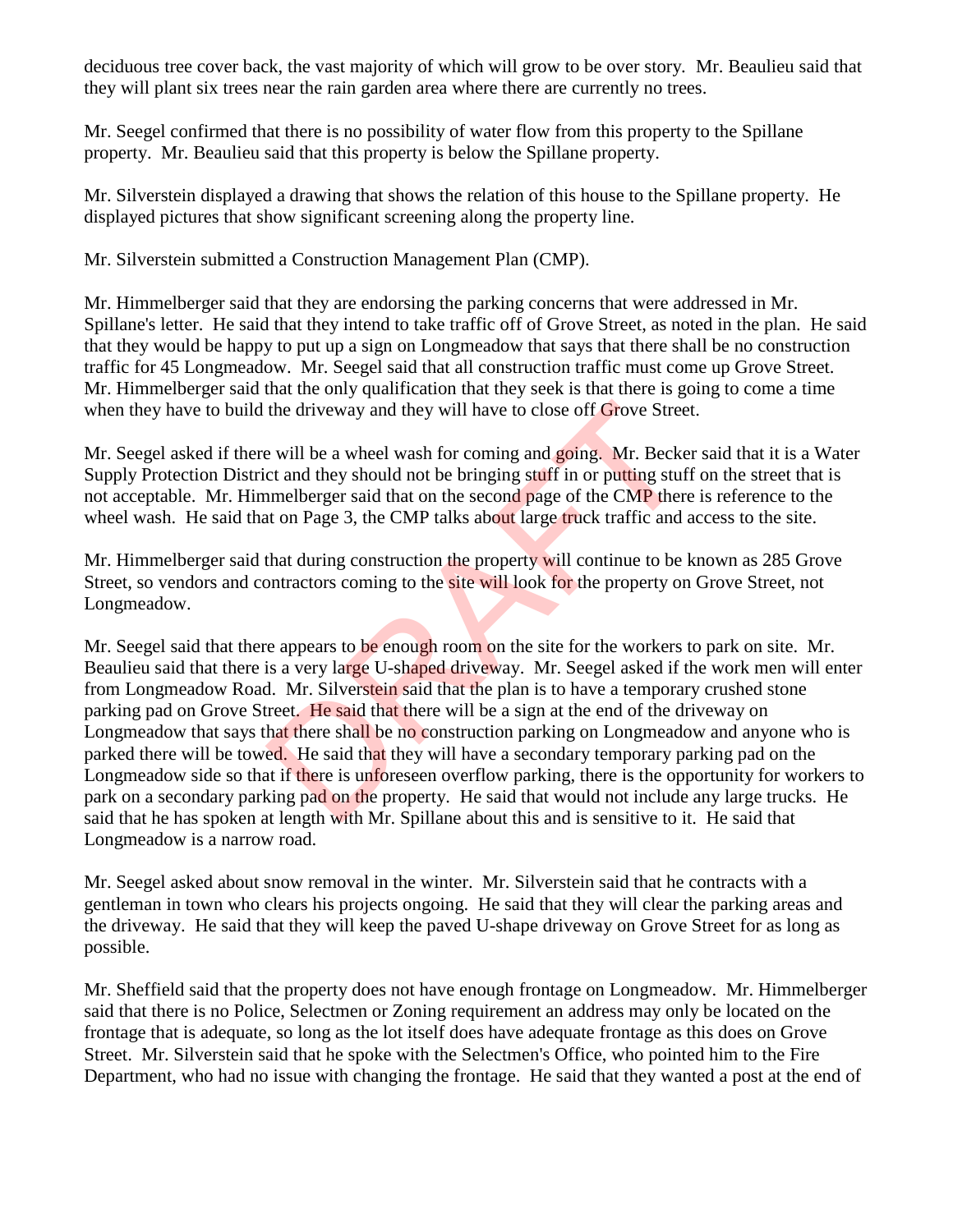the driveway at 45 Longmeadow that indicated the address. Mr. Himmelberger said that the Assessor already calls the property 45 Longmeadow.

Mr. Seegel said that they may have to sweep Grove Street. Mr. Himmelberger said that the CMP discusses that. Mr. Silverstein said that traditionally the biggest time when it is an issue is early on in the project during excavation for the foundation.

Mr. Sheffield said that the siting of the house presents a corner to the neighbors and they do not see the entire length of the façade, which has the benefit of making it appear smaller than it is.

Catherine Johnson, Planning Board, said that the Planning Board just approved a Large House Review directly across the street at 276 Grove Street with 12,000 square feet of living space. She said that they will be taking down a lot of trees and bringing in a new driveway. She said that the Applicant may be able to share a street sweeper to keep Grove Street clear.

Mr. Seegel read the Planning Board recommendation.

Mr. Seegel asked if there was anyone present at the public hearing who wished to speak to the petition.

Mr. Becker moved and Mr. Sheffield seconded the motion to make a finding that the proposed structure shall not be substantially more detrimental to the neighborhood than the existing nonconforming structure and to grant a special permit subject to the conditions that construction shall be in accordance with the CMP, drainage shall be in accordance with the drainage plan, landscaping shall be in accordance with the landscaping plan, and all utilities shall come in from Grove Street. The Board voted unanimously to grant a special permit. e was anyone present at the public hearing who wished to<br>Mr. Sheffield seconded the motion to make a finding that<br>
in more detrimental to the neighborhood than the existing<br>
special permit subject to the conditions that co

# ZBA 2017- 97, SCOTT & KIM SNAPPER, 38 HILLSIDE AVENUE

As there was no one present at the public hearing, the petition was continued to February 1, 2018.

## ZBA 2017-98, WELLESLEY COLLEGE, 106 CENTRAL STREET

Presenting the case at the hearing was Justin Mosca, VHB. Also present were Michelle Maheu, Wellesley College, Carl Franceschi, DRA Architects, and Dave Conway, Nitsch Engineering.

Mr. Mosca said that Site Plan Approval for the temporary trailers is one of the phases in the modernization of the Science Center at the College. He said that this will be swing space for the other components that will happen. He said that there will be some renovation work and some new construction. He said that the temporary facilities are where classrooms, office and laboratories will be located. He said that it is design build modular construction. He said that the lease for the trailers is three years. He said that there will be two phases. He said that the footprint of the building will stay the same in the second phase once a portion of the Science Center Project is completed and the program gets moved back. He said that it will be all interior renovation after that.

Mr. Mosca displayed the location of the project. He said that it will not be visible from any public streets.

Mr. Mosca said that there is some renovation that will be going on in the L  $\&$  E Wing that is primarily interior renovation but there is going to be some work that will disturb more than 5,000 square feet. He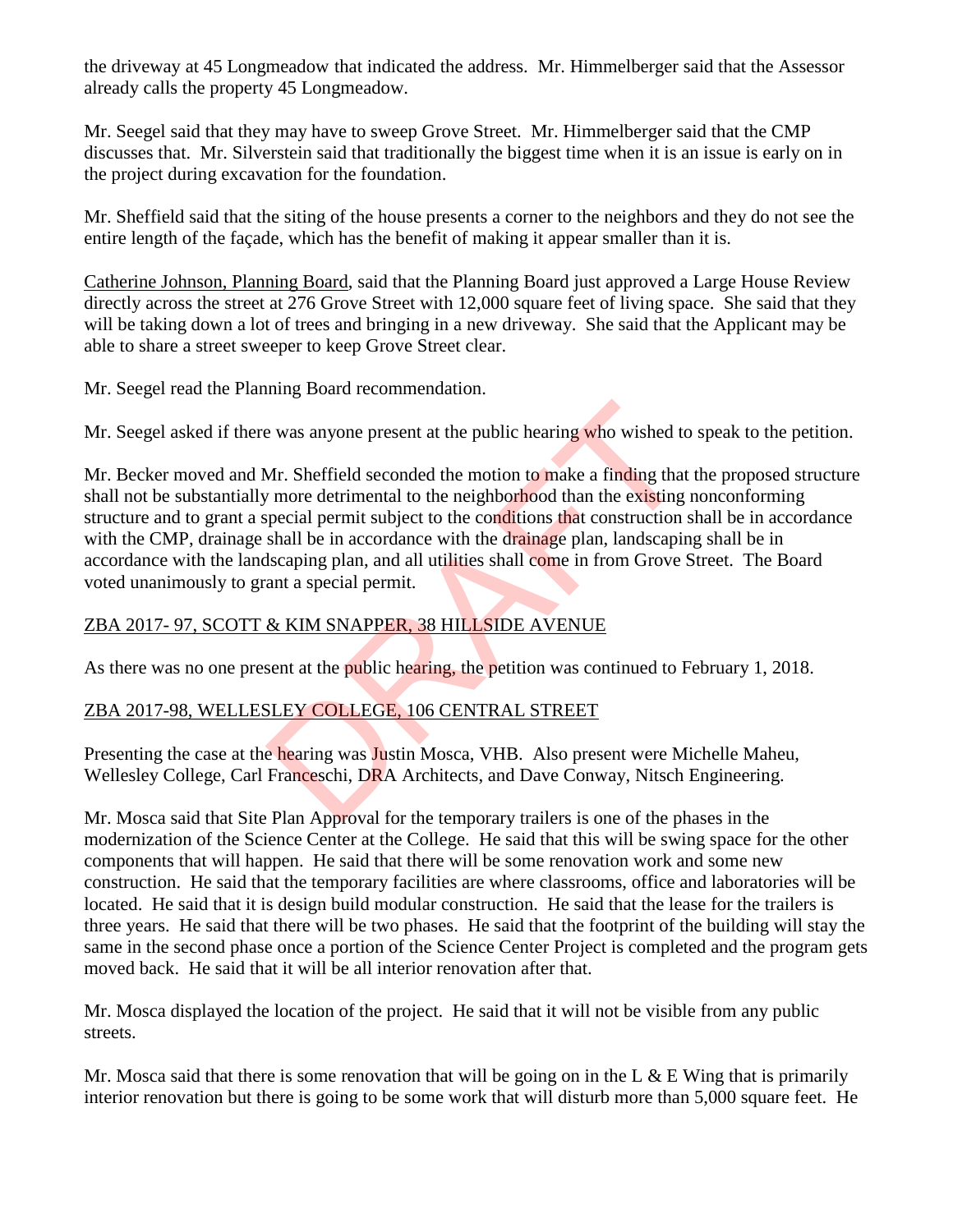said that the Global Flora Greenhouse contains the worldwide collection that the College has. He said that there will be a new greenhouse for that. He said that the main project with Sage Hall is slated for demolition and expansion of the Science Center on that side because that hall is outdated. He said that there will be some minor work up at the Observatory but that will just involve utility runs.

Mr. Mosca said that the project before the Board is to allow for swing space for a project that will be coming before the Board at a later date. He said that the trailers are design build pods so they do not have all of the mechanicals or foundation information yet. He said that part of this request is that it be granted with provision that the Building Inspector will have the authority to approve the building plans. He said that all of the stairs and ramps are site built. He said that modular sit above the grade by approximately four feet. He said that the parking lot where they will be installed will remain underneath. He said that the lot will get re-established when the trailers are removed.

Mr. Seegel asked about sewer and water connections. Mr. Mosca said that a plan was submitted that shows that.

Mr. Mosca said that there will be minimal impact to existing vegetation I the parking lot. He said that the project will conform to the existing topography. He said that the pods can be set at different elevations and connections made between them.

Mr. Mosca said that sewer connections will run along the west side of the pods. He said that the connections will be determined based on the design build and where they will need plumbing coming out of the building. He said that they connect to an existing on campus collection system. He said that there is an existing water connection on the north side that will connect into the building. He said that there is a 36 inch perforated pipe for stormwater. He said that it will offset temporary impervious surface that will become pervious once the trailers come out.

Mr. Mosca said that there will be walkway connections to existing College walkways. He said that there will be ramps to connect the walkways accessibly into the pods. He said that will be providing some accessible space by the trailers to accommodate handicapped parking. He said that the displaced parking from the lot was reviewed by the Board of Selectmen as part of the PSI submittal. He said that parking will be temporarily redistributed throughout the campus. He said that Campus Parking will be in charge of permits for parking. He said that a lot of the parking will probably be transferred to the parking garage and on temporarily re-striped tennis courts. re will be minimal impact to existing vegetation I the part<br>to the existing topography. He said that the pods can be<br>nons made between them.<br>The minimal based on the design build and where they will nee<br>said that they conn

Mr. Mosca said that post construction, the same contractor will remove the trailers and restore the lot.

Mr. Mosca said that they received comments from the Department of Public Works (DPW) about a week ago. He said that they addressed DPW's comments. He said that they got a revised design build footprint from the contractor. He said that the original framework has been updated to a design build footprint by the contractor.

Mr. Mosca said that the comments from DPW were minor. He said that VHB submitted a response to comments memo. He said that the contractor realigned the pods to make them more parallel because they are easier to construct that way. He said that the south end was brought up to be entirely within the parking lot limit. He said that they will remove some trees to accommodate that. He said that 19 trees were originally scheduled to be removed but that number has been reduced to 7. He said that there will be a small retaining wall around a corner so as to not disturb utilities.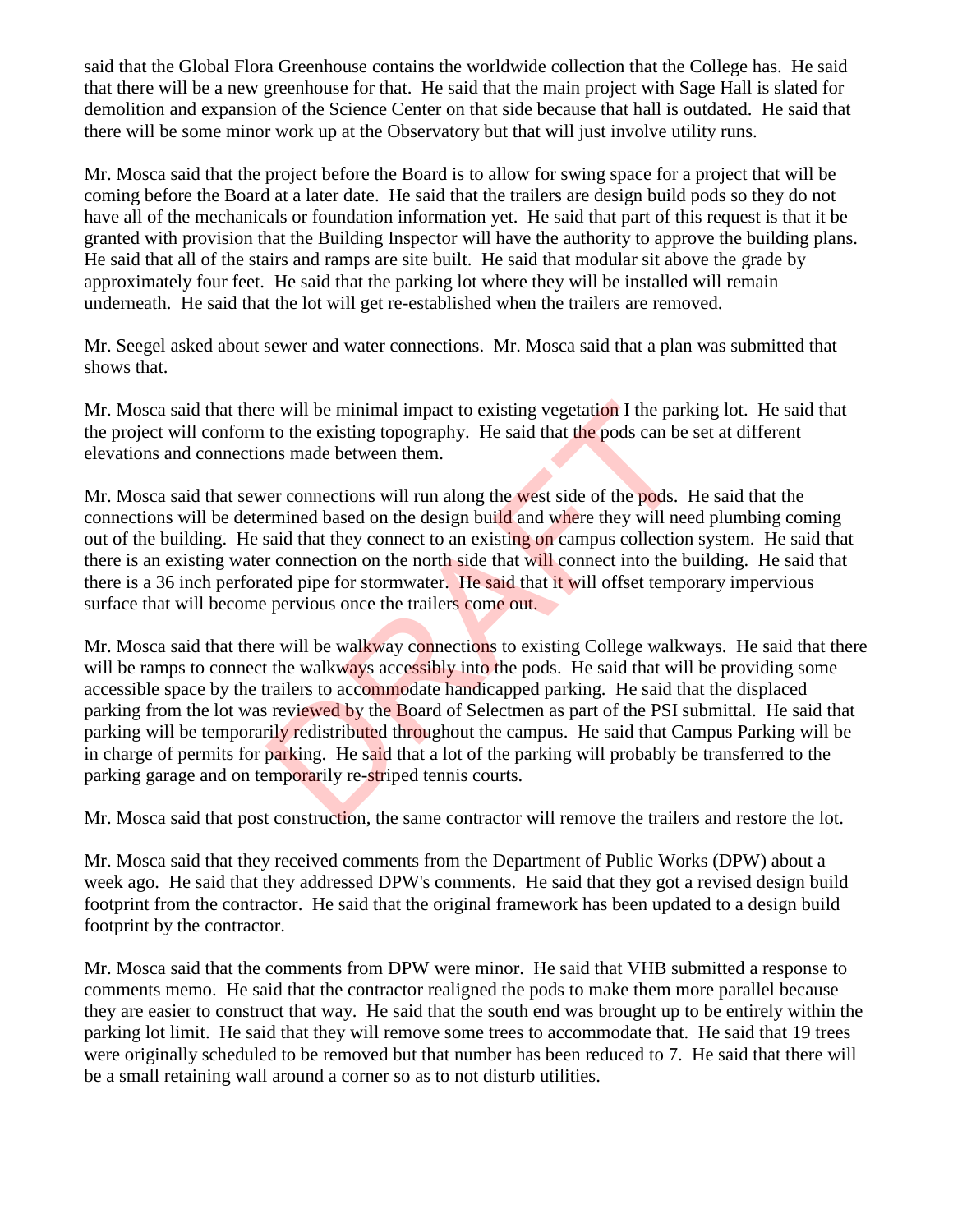Mr. Sheffield confirmed that the College has a chemical removal contractor for the existing laboratories. He asked how that will be handled in the temporary space. Ms. Maheu said that the College will continue to have the contractor remove hazardous materials. She said that will be part of the loading dock function. Mr. Mosca said that hazardous materials will be stored in locked storage with access only by trained people. He said that the College does not store large quantities of hazardous materials in the classrooms. Mr. Sheffield confirmed that the contractors pick up sealed containers of hazardous materials. Ms. Maheu said that it will be the same process that they use now but will be consolidated and downsized a bit

Mr. Becker said that, in thinking about most of the project's impacts such as noise, they are not as much of a concern because the project is located in the middle of the College's campus. He said that what does have an impact is the fact that this project is located in a Water Supply Protection District (WSPD) where there are unique requirements for facilities for hazmat, wastes, storage and handling. He said that he did not see a lot in the package that talked about that. He said that where one can simply say that they are moving things from the Science Center into this space, it was not explained how it would be done. He said that the Board would be concerned about the gravel around the perforated pipe and things being brought in that are not allowed in the WSPD. He said that there was no information submitted about refueling construction vehicles.

Mr. Conway said that the type of construction for this project is not heavy. He said that the parking lot will not be disturbed and there will not be large areas of uncovered earth. He said that the foundations will get drilled in, and trailers will arrive on trucks and be assembled and blocked together. He said that the whole assembly will be put together after two weeks. He said that stone around the 36 inch infiltration pipe is not as needed as it once was because of the change in layout. He said that the project will be located over the existing parking lot. He said that the stone will be clean double washed crushed stone. He said that the only other digging will be for the sewer line, and short water connections. He said that a good deal of the electrical lines will be pole mounted because they are only going to be there for a couple of years. He said that Wellesley MLP will put in the poles and do some of the power work. loard would be concerned about the gravel around the per not allowed in the WSPD. He said that there was no inf<br>tion vehicles.<br>e type of construction for this project is not heavy. He said there will not be large areas of

Mr. Becker asked about the fire protection road and turn around on the west side. Mr. Conway said that will be paved.

Mr. Conway said that the project is more of an assembly rather than construction. He said that there are a couple of special parts to the project, the chemical storage being one of them. He said that the assembly itself if fairly light construction.

Mr. Mosca said that the only site work for the turnaround is connecting the apron. He said that they are still trying to figure out the volume of chemicals that will be stored. He said that if it reaches a certain point it will require secondary containment. He said that will be based on volumes. Mr. Becker said that because there are incomplete technical solutions, it is hard for the Board to get the conditions right. He said that if the Board understands what the plan is, the Board can get the right things in place. Mr. Mosca said that the College has staff that is dedicated to environmental health and safety. He said that they will drive the process to make sure that the project is in full compliance.

Mr. Becker said that he did not see in the CMP how the construction traffic will get to the site. Mr. Conway said that when the CMP was prepared the contractor had not been selected et. He said that the contractor will be Triumph and they have facilities in Littleton, MA. He said that they will work directly with the Police Department on how to approach the site. He said that he worked with Triumph